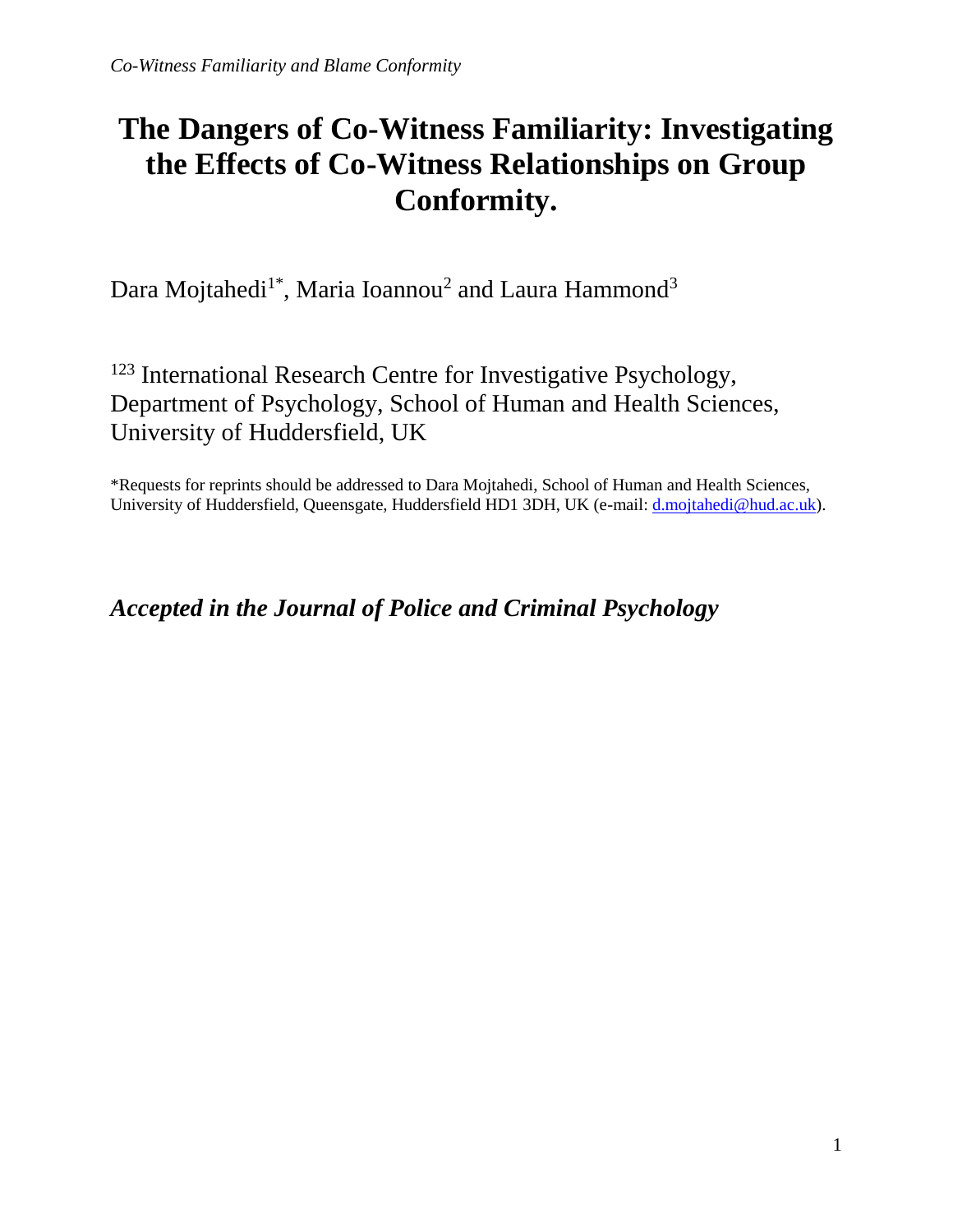## **The Dangers of Co-Witness Familiarity: Investigating the Effects of Co-Witness Relationships on Blame Conformity**

#### **Abstract**

The purpose of this study was to examine the effects of pre-existing relationships between cowitnesses on statement similarity, after a post-event discussion. Although research studies have attempted to observe the effect of a pre-existing relationship on eyewitness pairs, few have investigated these effects on larger groups of co-witnesses. Four hundred and twenty participants took part in an eyewitness simulation experiment. Participants were placed into groups of five, and viewed video footage of a bar fight. After witnessing the event, participants discussed the event with group members before giving individual statements privately. The study employed a one-way between subjects design with three conditions; 1) participants discussed the event with familiar co-witnesses; 2) participants discussed the event with unfamiliar co-witnesses; and 3) participants were not permitted to discuss the event with their co-witnesses (control). It was found that post-event discussion between co-witnesses increased the level of similarity in blame attribution within the eyewitness groups; however, this difference was only significant in groups where eyewitnesses shared a pre-existing relationship. In addition, the level of uncertainty was reduced when eyewitnesses took part in post-event discussions. It is suggested that this might be attributed to an increased level of informational influence between familiar co-witnesses. However, there was no evidence suggesting that post-event discussions led to an increase in false eyewitness statements.

**Keywords:** Eyewitness; Statement similarity; Conformity; Blame attribution; Eyewitness relationships.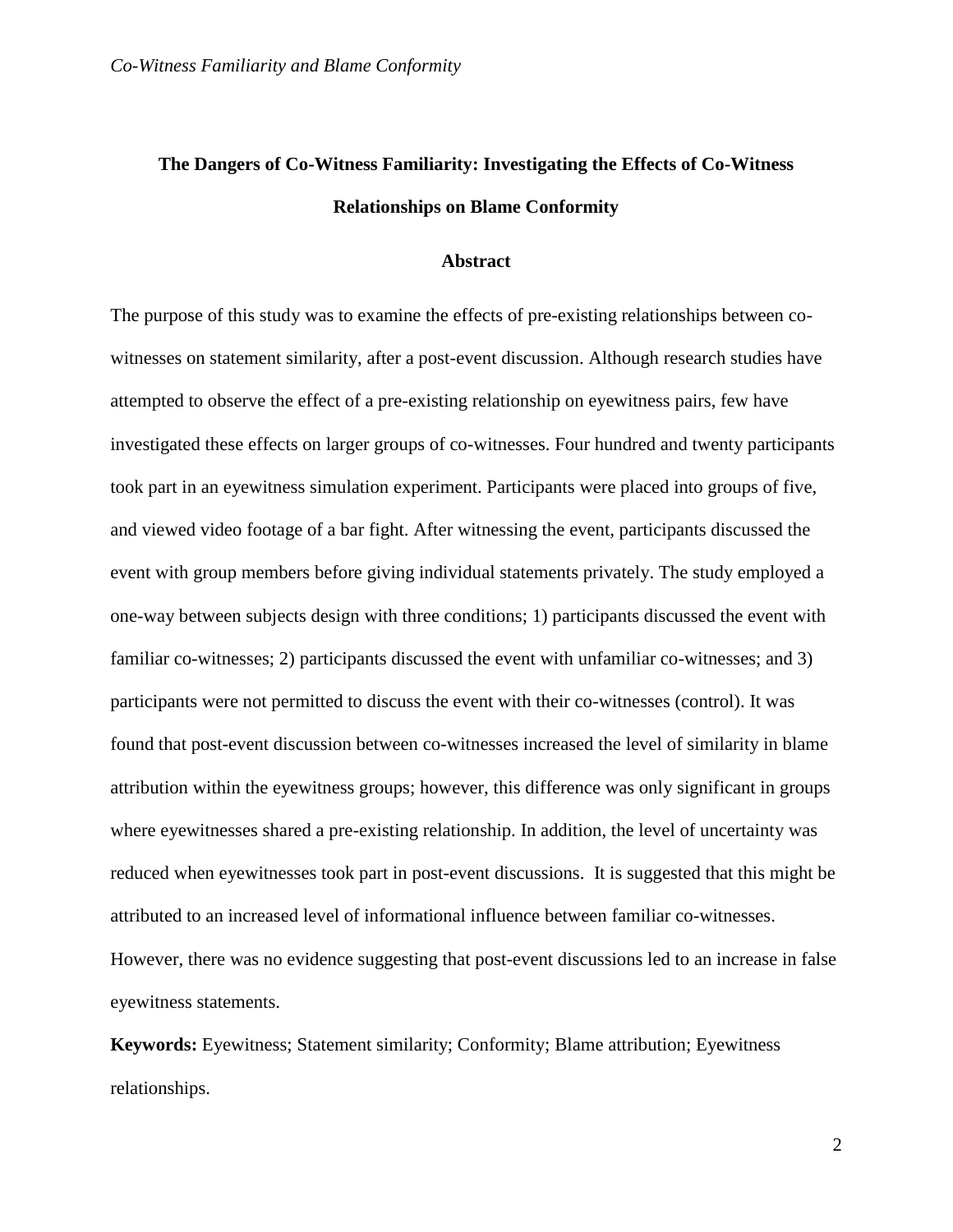## **1. Background**

Research indicates that both police officers (Kebbell & Milne, 1998) and jurors (Schmechel, O'Toole, Easterly, & Loftus, 2006) place a considerable amount of trust in the reliability and accuracy of eyewitness evidence. Evidence also suggests that the accuracy of eyewitness statements can be significantly tarnished if co-witnesses discuss the event with others prior to giving a statement (Skagerberg & Wright, 2008a). The prevalence of post-event discussions amongst co-witnesses is high, with survey reports indicating that 86% of real-life eyewitnesses discussed their witnessed event with other co-witnesses prior to giving evidence (Paterson & Kemp, 2006). The occurrence of such discussions can have significant implications for the investigation, with research indicating that eyewitnesses can be influenced by others to recall information that they did not witness, a process more commonly referred to as *memory conformity* (Carlucci, Kieckhaefer, Schwartz, Villalba, & Wright, 2010; Gabbert, Memon, & Allan, 2003; Gabbert, Memon, Allan, & Wright, 2004; Garry, French, Kinzett, & Mori, 2008; Hoffman, Granhag, See Kwong, & Loftus, 2001; Paterson & Kemp, 2006).

#### *1.1.Blame conformity*

During most crimes where the victim can be clearly differentiated from the offender (such as a robbery), there will be little contention between co-witnesses regarding who is at fault. However, disagreements between co-witnesses are more prevalent within crimes where the task of attributing blame to the correct party is more ambiguous (such as a fight between two parties or a motor collision involving two drivers) (Tuckey & Brewer, 2003). Research on memory conformity suggests that when co-witnesses hold differing recollections of the event, a post-event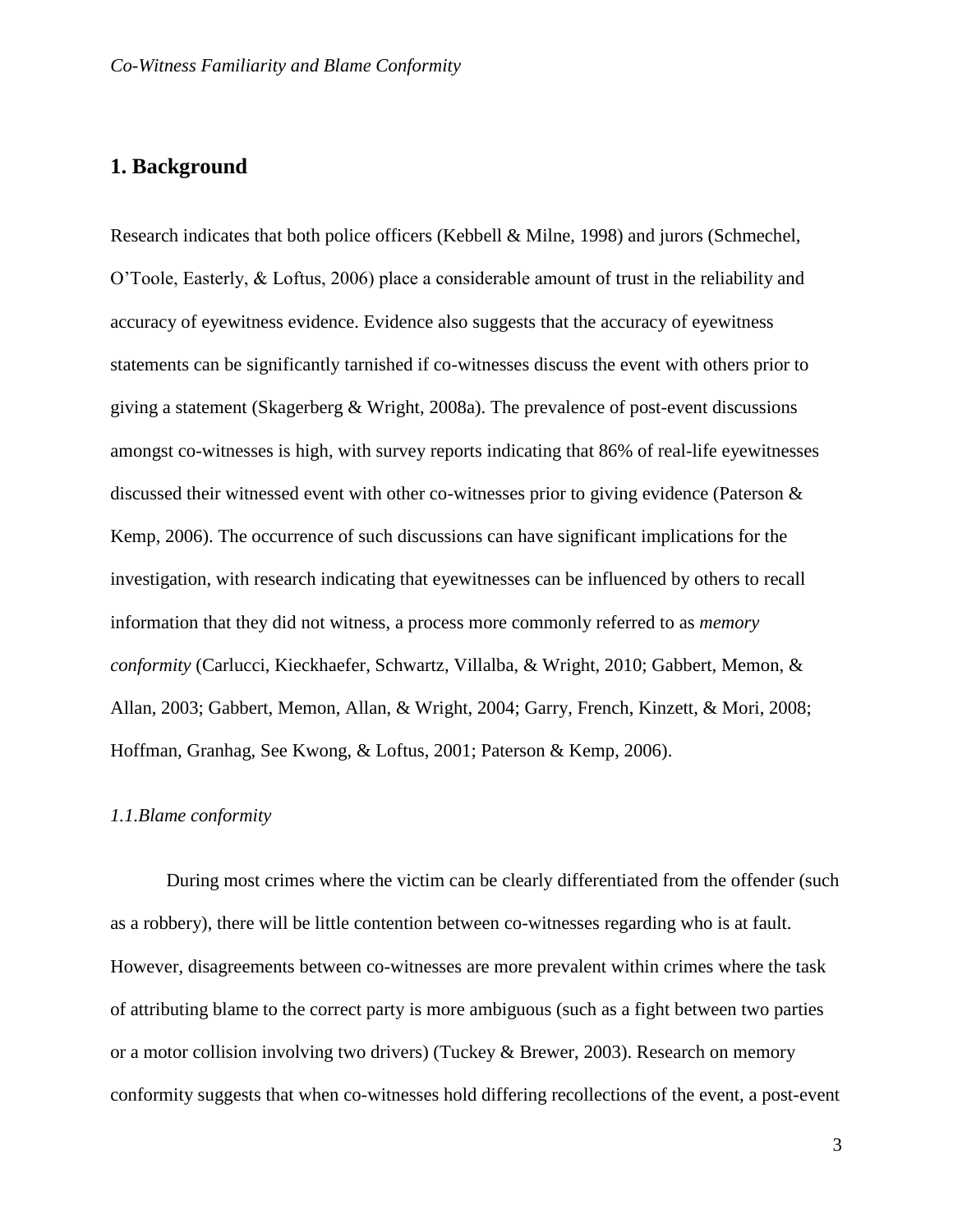discussion can cause their individual statements to become more similar (Gabbert et al., 2004; Mori, 2003; Wright, Self, & Justice, 2000). Moreover, research suggests that eyewitnesses can be influenced by their co-witnesses when attempting to attribute blame to the correct suspect, a process referred to as *blame conformity* (Mojtahedi, Ioannou, & Hammond, 2017; Thorley, 2015; Thorley & Rushton-Woods, 2013). Thorley (2015) demonstrated the effects of blame conformity by presenting participants with video footage of a crime taking place and then giving them a bogus co-witness statement from a (hypothetical) previous participant. Later, when questioned about the event, participants who had read a co-witness statement which blamed an innocent bystander for committing the crime were significantly more likely to make the same blame attribution error, compared to participants who had not been given a misleading co-witness statement.

Multiple implications can be drawn from the research on blame conformity. An integral basis for questioning eyewitnesses is to identify the correct offender (Wells & Olson, 2002). In circumstances where there may be contentions between which suspect is at guilt, an eyewitness's statement may be used to determine which potential suspect is at fault. Thus, the research findings on blame conformity demonstrate how co-witness discussions could influence multiple witnesses into providing false information to the police, which could consequently slow down the investigation. Furthermore, through blame conformity, eyewitnesses may then provide incorrect testimonies within the courtroom, which may consequently lead to a miscarriage of justice if the innocent bystander is convicted. Based on the severity of these implications, blame conformity is perhaps one of the most severe consequences that can arise from a co-witness discussion and, thus, blame conformity is the main focus of the present study.

#### *1.2.Causes of blame conformity*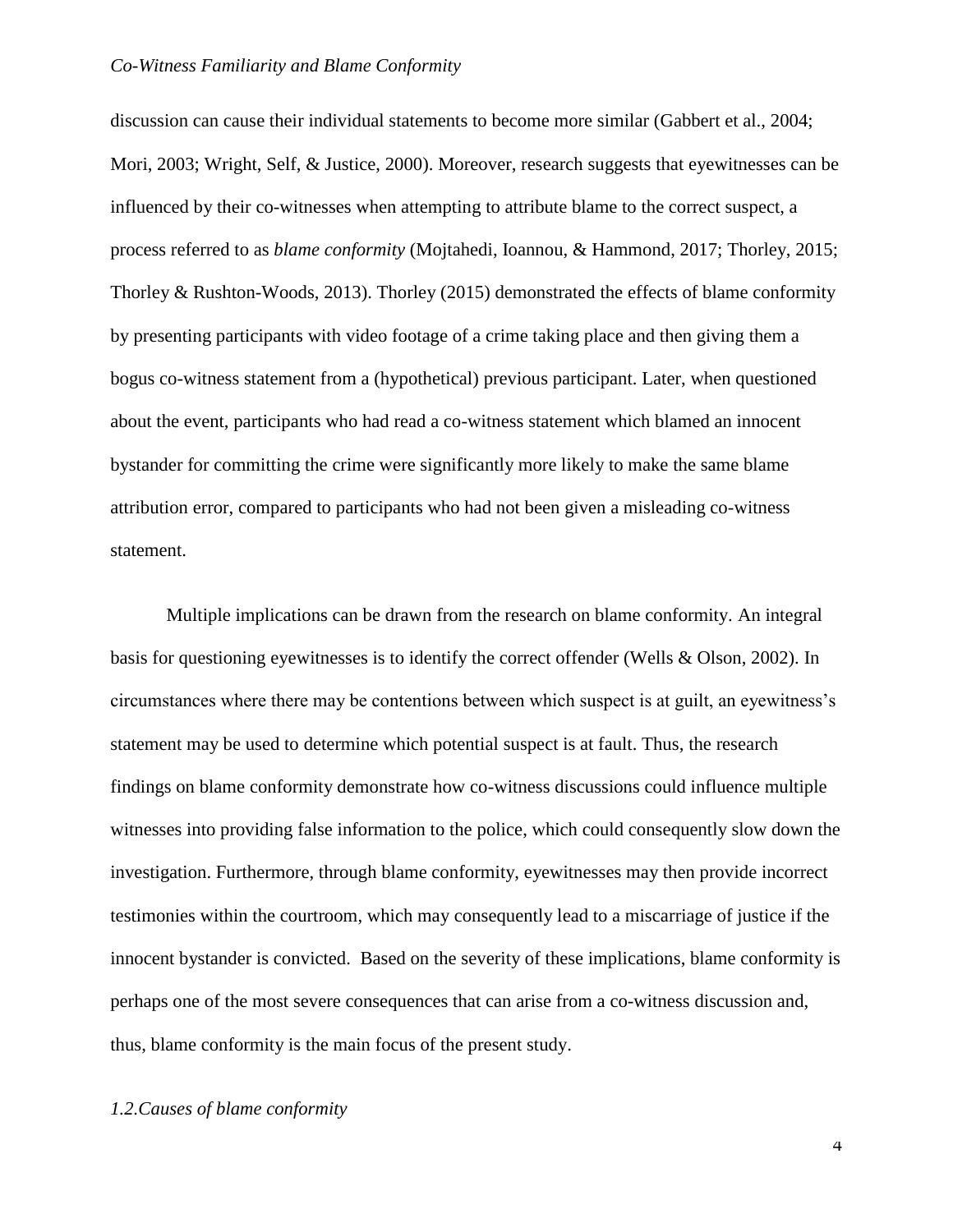#### *1.2.1. Source attribution error*

A large body of research suggests that many eyewitnesses can unintentionally incorporate misleading post-event information into their memory reports through source attribution errors, a psychological process where post-event information is misattributed as witnessed information during memory reconstruction (Cann & Katz, 2005; Schacter, Guerin, & Jacques, 2011; Tousignant, Hall, & Loftus, 1986). Although source attribution errors can explain how witnesses may incorporate misinformation into their reports during memory recall tasks (memory conformity), the task of blame attribution is a more cognitively demanding process that not only requires the witness to recall the event, but also requires them to interpret the information correctly, in order to determine which potential suspect is guilty. Owing to this, researchers have suggested that blame conformity may be more of a conscious process, facilitated by an individual's need to be correct (Thorley, 2015; Thorley & Rushton-Woods, 2013).

#### 1.2.2 Informational and normative influence

Co-witness conformity can also occur intentionally as a result of informational influence (Blank, 2009; Gabbert et al., 2003; Gabbert, Memon, & Wright, 2007; Wright et al., 2000), the process of conforming to others to obtain the correct answer (Deutsch & Gerard, 1955). Due to the significant implications that are associated with giving evidence to the police, many witnesses will feel pressured to provide accurate information. However, a heightened pressure to perform can consequently motivate an eyewitness to report newly learnt misinformation, if they perceive the source to be accurate (French, Garry, & Mori, 2011; Williamson, Weber, & Robertson, 2013).

Normative influence, the pressure to conform as a means for gaining approval and acceptance from others, has also been shown to lead individuals to conform to the memory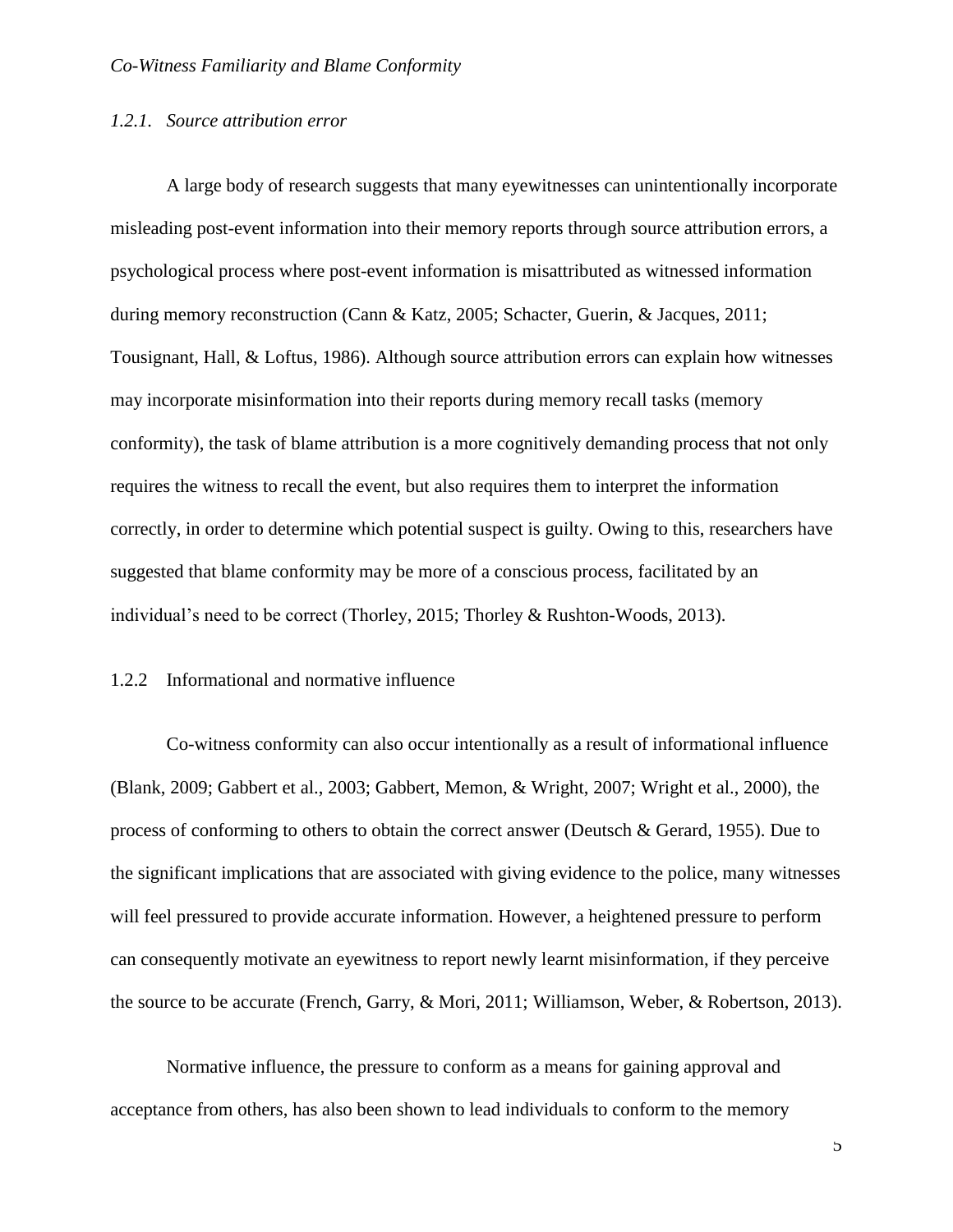reports of others. Wright et al. (2009) found that during a series collaborative memory recall trials, many participants had chosen to conform to their partners' erroneous reports to avoid receiving any negative evaluation from them. However, police investigators are trained to collect statements privately (Williamson et al., 2013), suggesting that within a forensic setting, the level of normative influence would be reduced (Deutsch & Gerard, 1955).

Although research indicates that general memory conformity can be facilitated by any of these three processes (Loftus, Feldman, & Dashiell, 1995; Wright et al., 2009), Thorley (2015) demonstrated that the act of blame conformity was primarily motivated by informational influence. More specifically, the study found that participants would only conform to cowitnesses that they perceived as being competent, suggesting that blame conformity was driven by the witness's need to obtain the correct information.

The theoretical model of informational influence also dictates that the way an information source is perceived will affect how influential it is on the target (Echterhoff, Hirst, & Hussy, 2005; Skagerberg & Wright, 2009; Williamson et al., 2013). More specifically, for informational influence to be effective, the target must perceive the source as being more likely to be correct than themself (French et al., 2011; Williamson et al., 2013). As a result, the individual characteristics of the information source will have an effect on how much influence they have on other co-witnesses (Betz, Skowronski, & Ostrom, 1996; Forgas & Williams, 2001). In addition, the size of the information source (i.e. the number of individuals presenting the information) has also been identified as a mediating factor for informational influence (Bond, 2005). Asch (1951) argued that for tasks where there was an obvious correct answer, misinformation would only be influential if it was presented by a group of at least three individuals. It can therefore be inferred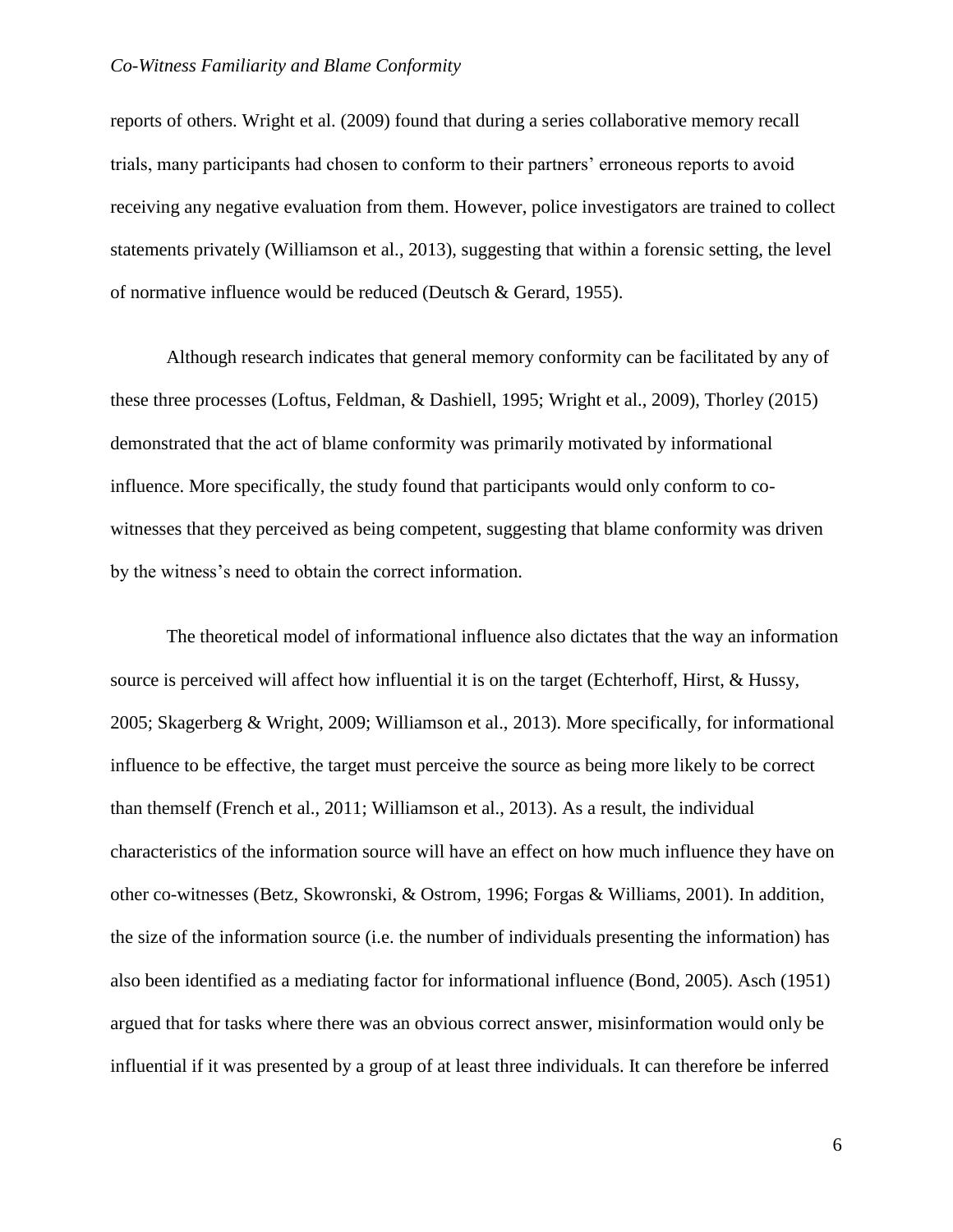that the risks of blame conformity will be heavily mediated by both the size and characteristics of the source from which the information comes.

1.3.Co-witness familiarity as a mediator of blame conformity.

Despite the previous literature concordantly stating that co-witness discussions can influence individual statements, most of these studies incorporated experimental designs where the participants were strangers to each other (e.g. Gabbert et al., 2003; Gabbert et al., 2004; Meade & Roediger, 2002). Although the utilisation of heterogeneous groups can allow for a much easier sampling process (opportunity sampling), the ecological validity of such designs may be suspect due to the recurrent tendency for eyewitnesses to have pre-existing relationships. A recent survey found that 77% of eyewitnesses are likely to have a previous acquaintanceship with another co-witness (Paterson, Chapman, & Kemp, 2007).

As mentioned previously, research suggests that co-witness influence is highly dependent on the source from which the information comes (Hope, Ost, Gabbert, Healey, Lenton, 2008; Kwong See, Hoffman, & Wood, 2001; Smith & Ellsworth, 1987; Lampinen & Smith, 1995). Moreover, research suggests that eyewitnesses are more likely to conform to the memory reports of co-witnesses that they share a pre-existing relationship with, relative to unfamiliar cowitnesses (French, Garry, & Mori, 2008; Hope et al., 2008). French et al. (2008) found that participants were more likely to be misled by the erroneous report of a romantic partner, than from the erroneous report of a stranger. Similar effects have been found amongst friends; Hope et al. (2008) demonstrated that participants were more likely to be misled by misinformation from a friend or romantic partner than from a stranger. Although the aforementioned studies were based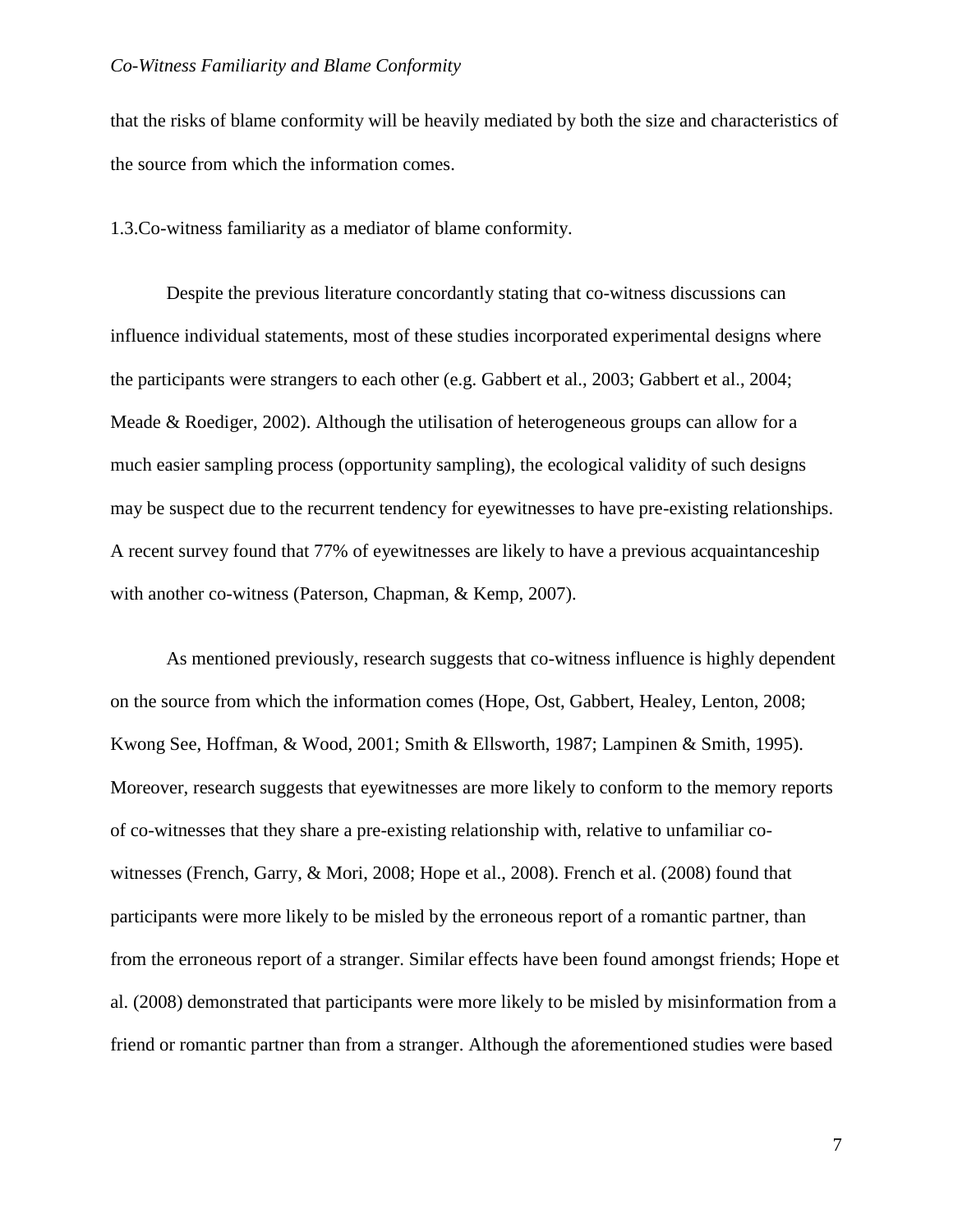on memory recall tasks rather than blame attribution, they highlight the significance of preexisting relationships in mediating to co-witness influence.

The observed relationship between co-witness familiarity and memory conformity may be due to an increased level of trust towards familiar co-witnesses. Many relationships are built upon, and maintained through, a shared reality, where individuals will be more inclined to agree with each other (Echterhoff, Higgins, & Groll, 2005; Sorrentino & Yamaguchi, 2008). Consequently, eyewitnesses may be more likely to accept information from such acquaintances as a result of an habitual interaction. Research shows that when a conflict in judgement occurs between eyewitnesses, individuals are more likely to believe that they are more accurate than a stranger, than compared to a friend (Hope et al., 2008). This is because when an eyewitness is exposed to information from a stranger, the individual would lack any mental schemas to help assess the validity of the conflicting information and would therefore be more inclined to disregard their information; whereas when exposed to information from a familiar co-witness, the individual can use their pre-existing knowledge about the co-witness to gauge the reliability of their judgement (Festinger, 1954; Forgas & Williams, 2001; Gabbert et al., 2007; Kieckhaefer & Wright, 2014). Contrastingly, if the individual perceives a familiar co-witness as being incompetent or untrustworthy, this could motivate them to disregard their co-witness's report (Claes & Poirer, 1992; Skagerberg & Wright, 2009).

Another reason why eyewitnesses are more likely to be influenced by familiar co-witnesses than by strangers is due to an increased level of likability towards the co-witness. Research on social cognition suggests that the likeability of an information source can moderate the level of social influence they have (Burger, Soroka, Gonzago, Murphy, & Somervell, 2001; Cialdini, 2001; Frenzen & Davis, 1990). Hope et al. (2008) explained that eyewitnesses are likely to spend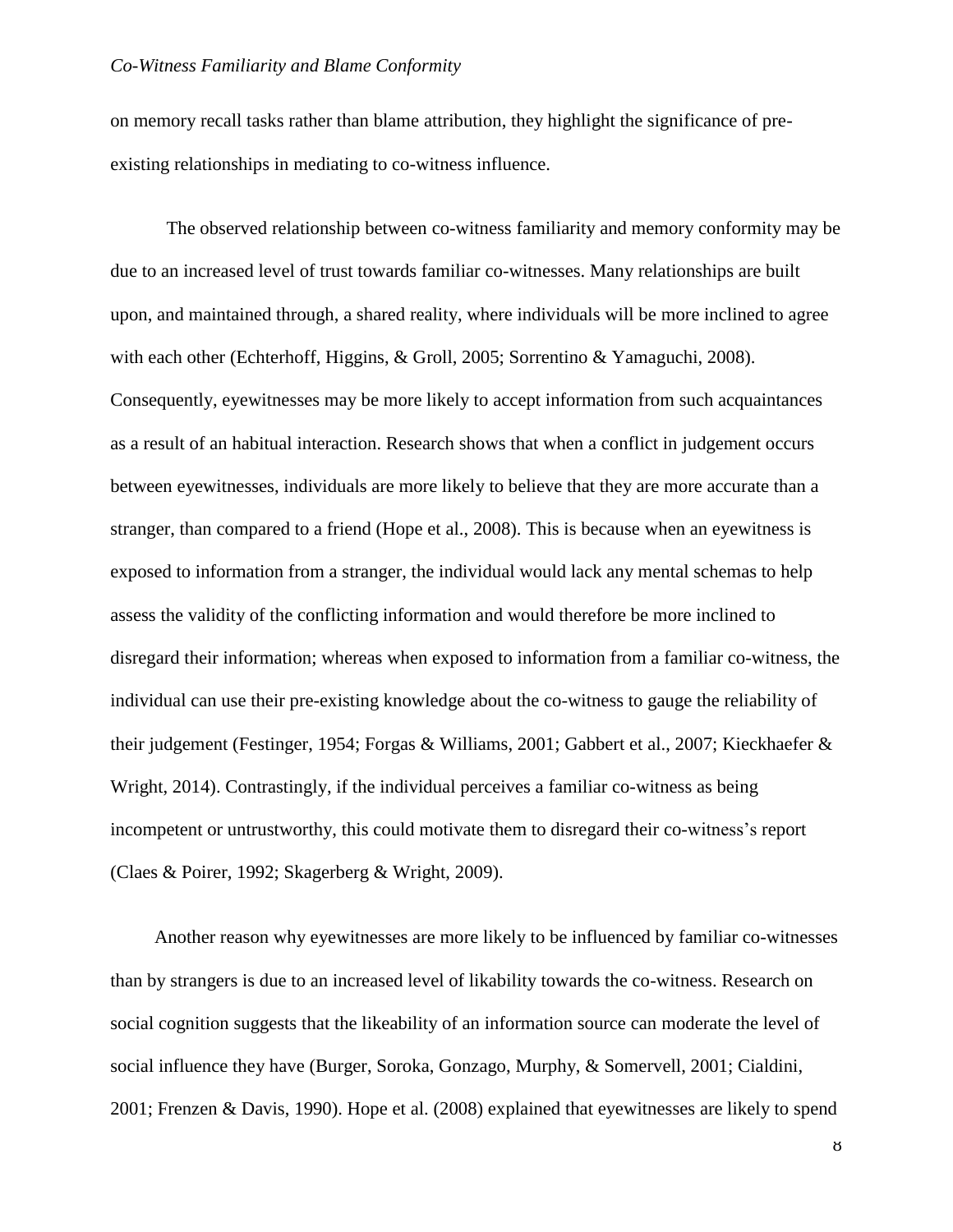less time evaluating the reliability of a co-witness's judgement if they find the individual more likeable (unless the individual is deemed as being extraordinarily incompetent).

1.4. Building on the existing co-witness familiarity research.

Previous literature has made a commendable attempt to investigate the effects of co-witness familiarity on statement similarity. However, there are some gaps within the existing literature that need to be addressed.

1.4.1. Pair versus group studies.

Most research studies investigating eyewitness behaviour have only incorporated experimental designs consisting of eyewitness pairs (e.g French et al., 2008; Hope et al., 2008; Kieckhaefer & Wright, 2014). However, during most crimes there are often additional eyewitnesses present (Memon, Dalton, Horry, Milne, Wright, 2012; Paterson & Kemp, 2006; Skagerberg & Wright, 2008b), with one survey suggesting that — on average — there are six cowitnesses present during an incident (Paterson & Kemp, 2006). As mentioned previously, research on social influence suggests that co-witness influence could be dependent on the number of co-witnesses presenting the misinformation (Bond, 2005). This inference was supported by Walther and colleagues, who investigated the relationship between group size (five versus ten) and memory conformity and found that co-witness misinformation was more influential when it was presented by the larger groups (Walther et al., 2002). On the basis of existing research on group size and social influence, the present study postulated that there was a need for new research to investigate the effects of co-witness familiarity on blame conformity within larger eyewitness groups as, to date, the effects of blame conformity have only been studied on eyewitness pairs.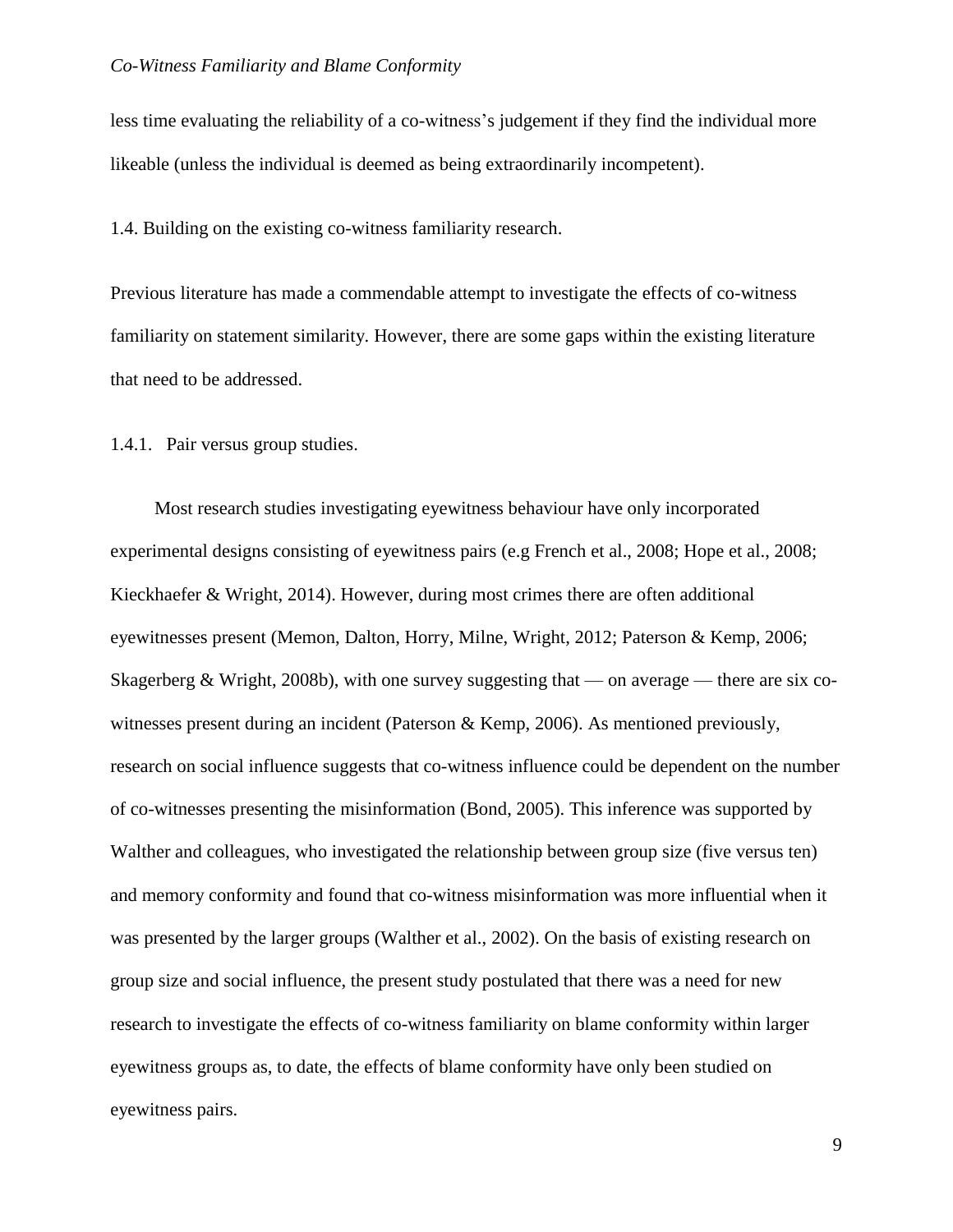#### 1.4.2. Use of confederates.

Many studies investigating the effects of memory conformity have exposed participants to misinformation with the use of confederates (e.g. Kieckhaefer & Wright, 2014; Mckelvey  $\&$ Kerr, 1988). However, the use of confederates can be problematic, as the level of influence a confederate has will be highly dependent on their behaviour and characteristics (Ost, Ghonouie, Cook, & Vrij, 2008). Due to the need for homogeneous groups, the role of confederate would have to be randomly allocated within each group. As a result, this would make it impossible to control for the confederate's characteristics and to prevent these from acting as confounding variables. It was therefore the contention of the present study the removal of the use of confederates would generate an experimental paradigm that would naturally facilitate discrepancies amongst the co-witnesses when attributing blame.

#### *1.5.The Present Study*

The main aim of the present study was to observe the effects of a post-event discussion between groups of co-witnesses. Specifically, the research sought to examine whether the relationship between co-witnesses impacted on the similarity of their statements with regards to blame attribution. To achieve these aims, the study comprised three main objectives. The first objective was to establish whether a post-event discussion between co-witnesses could increase the level of group similarity in blame attribution. The second objective was to determine whether a preexisting relationship between co-witnesses would significantly increase the level of group similarity in blame attribution after a post-event discussion. The final objective was to determine whether there was a significant difference in blame attribution accuracy between the experimental conditions.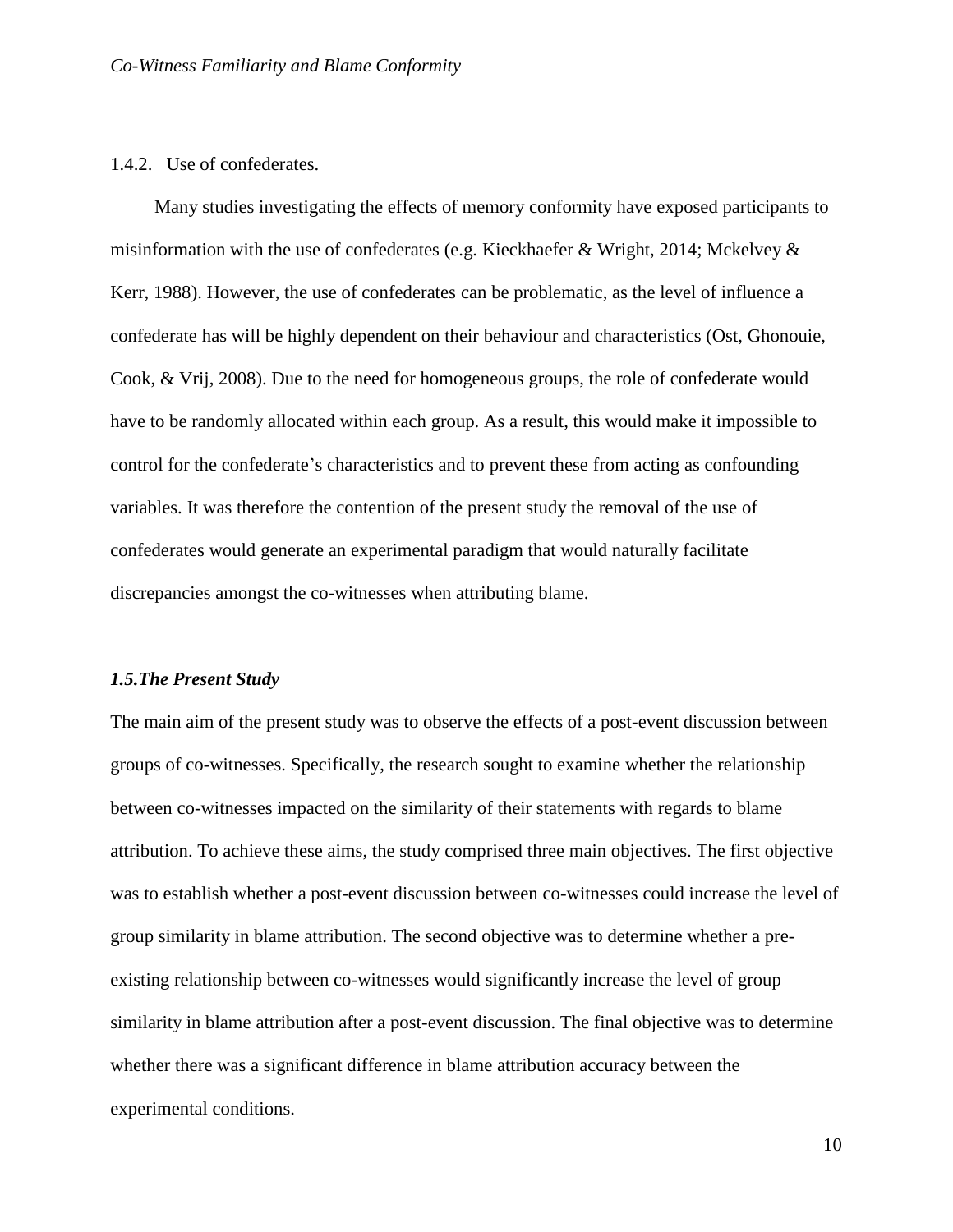The study attempted to build on previous research into co-witness familiarity by investigating the effect of post-event discussions between groups rather than pairs. Although previous research has shown that an eyewitness can be influenced by misinformation provided by an unfamiliar co-witness, it was the contention of the present research that the inclusion of multiple co-witnesses would reduce the level of informational influence exerted by the individual. The present study also eliminated the need for a confederate by incorporating an ambiguous blame attribution task, where co-witnesses were likely to have contradicting views regarding which suspect was guilty.

## **2. Method**

#### *2.1. Participants*

Four hundred and twenty participants (203 males; 212 females; 5 undisclosed) of mixed ages (18–83 years;  $M = 33.04$ ,  $SD = 15.62$ ) were recruited through opportunity sampling. The project was advertised through online media, as well as through the circulation of flyers and posters. The advertisement called for five-person groups of individuals with pre-existing relationships and also for individual volunteers (who would later be grouped with other unfamiliar participants). Participants were not rewarded for their participation.

In line with previous research (e.g. Wegner, Erber, & Raymond, 1991; Hope et al., 2008), participants in groups with pre-existing relationships were required to have known all other group members for a minimum of three months. The study recruited groups of individuals with both familial and friendship based relations for this condition.

#### *2.2. Design*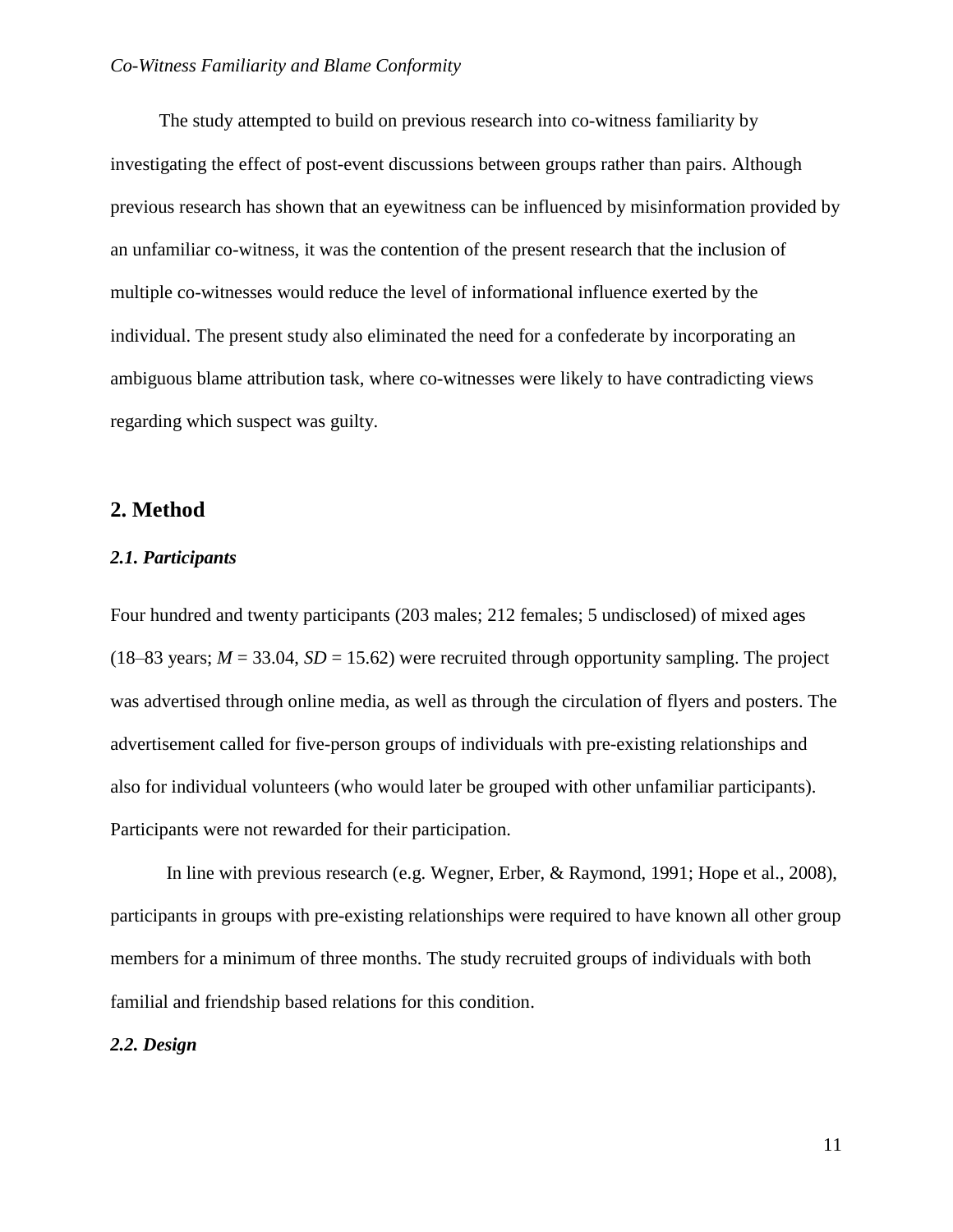A one-way between-subjects design was employed, with three conditions. In all three conditions, participants were placed into groups of five, to represent a group of co-witnesses, leaving a total of 84 groups. In the first condition, participants viewed the footage with strangers; however, no group discussion was permitted throughout the experiment (Control condition, *N*= 32 groups). In the second condition, participants viewed the footage and then discussed the witnessed event with unfamiliar co-witnesses (Stranger condition,  $N=16$  groups). In the final condition, participants viewed and discussed the witnessed event with individuals that they had a pre-existing relationship with (relationship condition, *N*= 36 groups). Type of relationship was not controlled for, as previous research identified no differences in co-witness conformity rates between individuals with different forms of pre-existing relationships (Hope et al., 2008). There were some discrepancies in sample size between the three conditions, with condition two consisting of significantly fewer eyewitness groups (16), relative to conditions one and three (32 and 36, respectively). The discrepancy was primarily due to the condition's requirement for participants to be completely unfamiliar with their co-witnesses. There were multiple cases where a participant from condition two recognised one of their co-witnesses. Consequently, these groups had to be omitted from the study, reducing the overall number of groups within condition two. Despite this level of variance, all experimental conditions were still of sufficient size for statistical comparisons to be made (in accordance with Stevens, 2009).

Two dependent variables were measured. The first dependent variable measured was the similarity score in blame attribution within each co-witness group (see below for coding criteria); the paper refers to this variable as *statement similarity*. Secondly, the blame attribution accuracy (correct, incorrect, or uncertain) for each individual participant was measured, to determine whether co-witness discussions had an effect on blame attribution accuracy.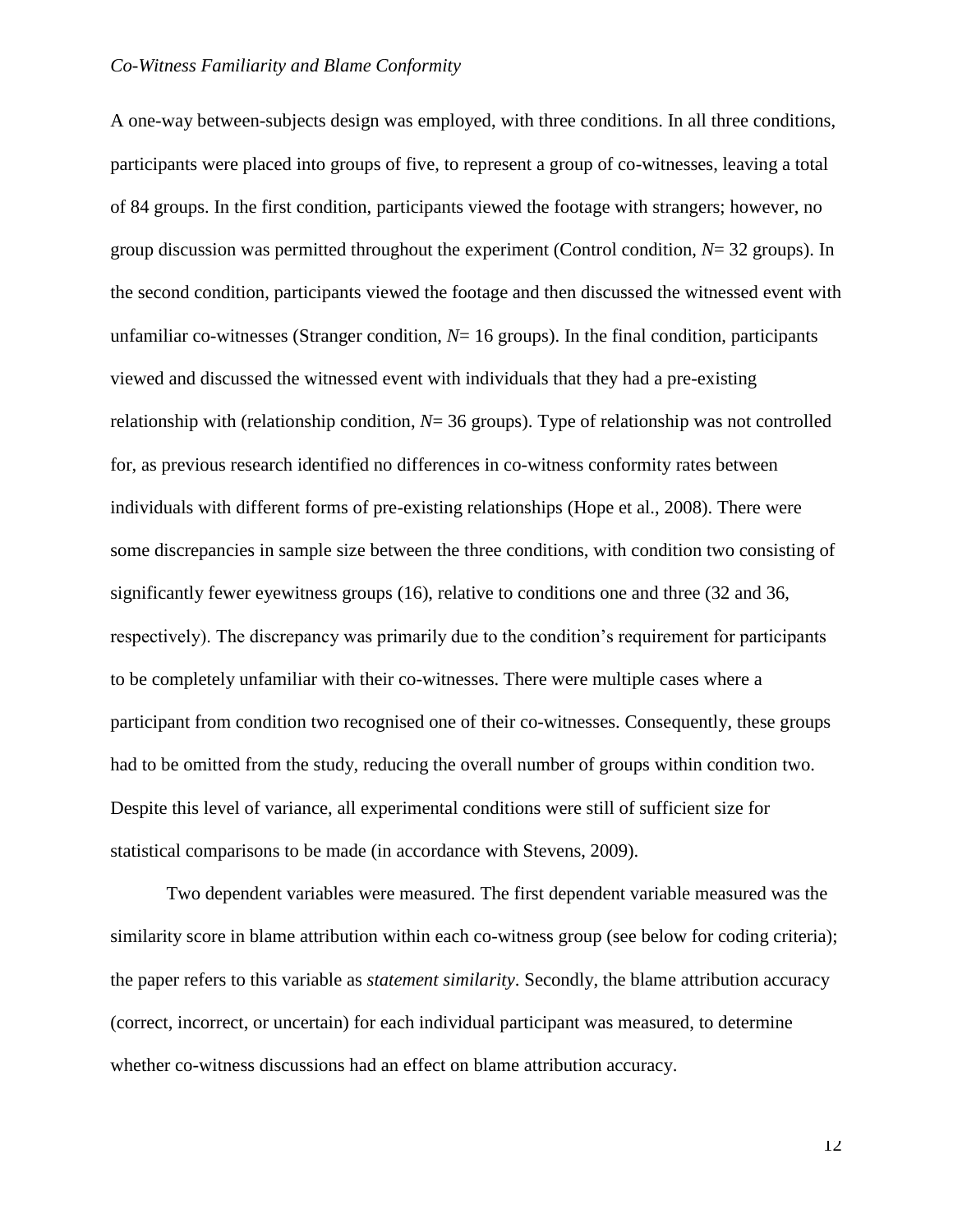#### *2.3. Materials*

The study used real-life closed-circuit television (CCTV) footage of a bar fight between two individuals. The footage lasted approximately one minute and thirty seconds, and did not have an audio output. The footage depicted two men in distinctively different clothing (one man wearing a yellow t-shirt and the other wearing a dark green t-shirt) engaging in a conversation before one of the men (dark green t-shirt) attacked the other (yellow t-shirt); shortly after, a physical fight took place between the two men before they were separated.

The footage was selected because of the ambiguity regarding who had started the fight, which would generate a greater level of variance in the blame attribution of eyewitnesses. An independent pilot test (Table 1) found there was a clear distribution in eyewitness blame attribution, suggesting that participants within each group would be likely to hold different views as to who they believed had started the fight.

## **Insert Table 1 Here**

### *2.4. Procedure*

Participants took part in the study in a group (either with strangers or acquaintances, depending on the experimental condition). Due to the ethical considerations of exposing participants to violent footage, participants had to be informed that they would be viewing a CCTV footage that contained violence. Details with regards to the aims of the experiment were kept to a minimum. Participants watched the footage simultaneously in their groups on a monitor screen. After the footage had finished the second phase of the experiment, the group discussion, began. With the exception of the control group, participants were asked to discuss in their groups who they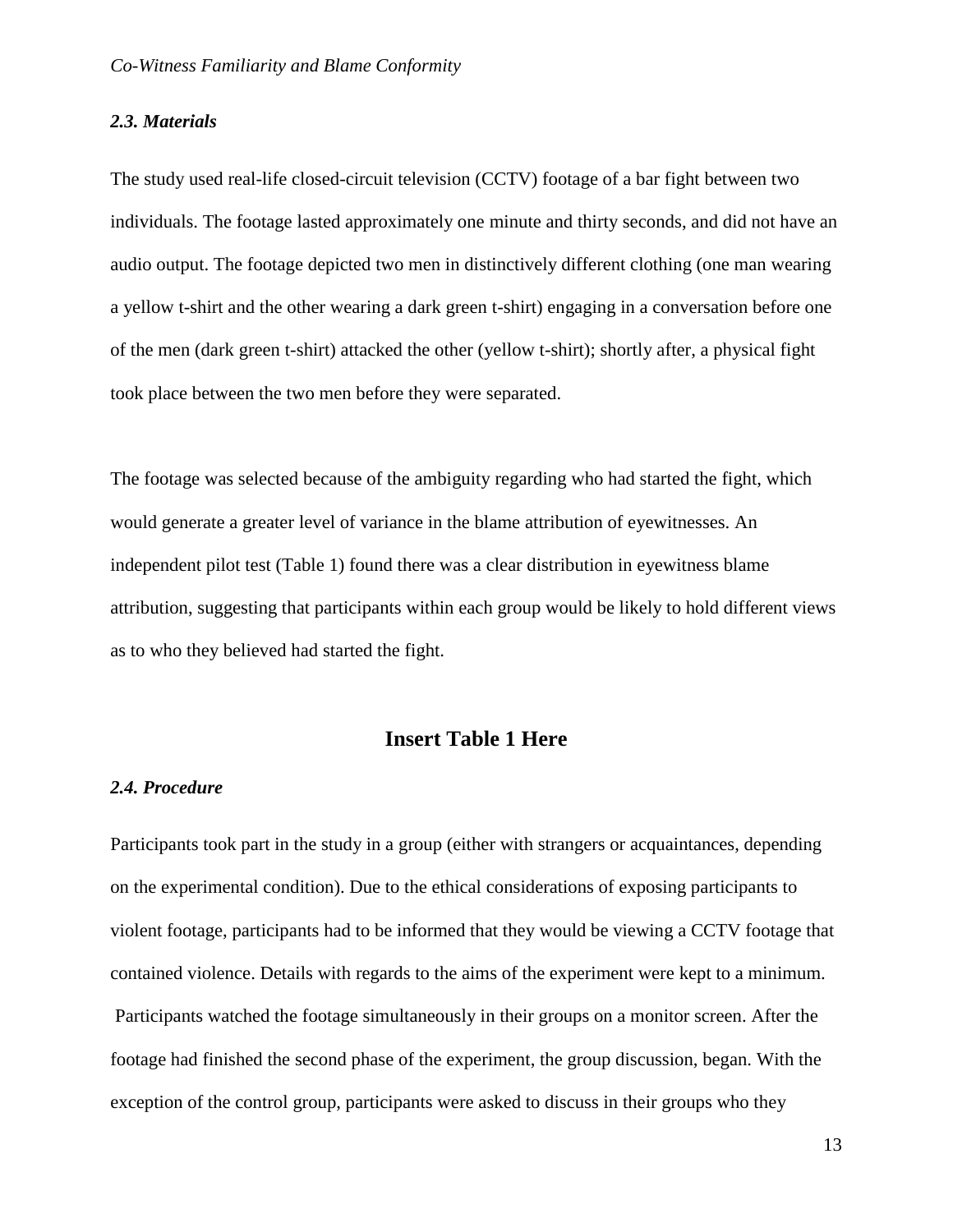believed had thrown the first hit. The experimenter left the room during the group discussion, to eliminate their presence from affecting the participant's behaviour. Participants in the control groups were asked to sit silently until they were called to leave the room for questioning. The final phase of the experiment was the eyewitness statement process. Participants were taken into a private room individually and asked to identify who they believed had thrown the first hit. Participants were instructed to only report information that they remembered seeing. A potential risk that the present study had to avoid was the tendency for participants to make a guess when attributing blame. By doing so, the participants would have a 50% chance of being correct and this would significantly reduce the internal validity of the present study. As a result, all participants were directly advised by the interviewer to avoid making any responses through guessing. Instead, participants were given the option to state that they were uncertain, if they were unable to answer the question.

#### *2.5. Coding*

Eyewitness's blame attributions were used as a measure for statement similarity. For this variable data was clustered, with each eyewitness group representing an individual data set. Each group was scored on the percentage of the most common answer given within the group (i.e. if four out of five group members blamed the suspect in the yellow for starting the fight, the group would have a similarity score of 80% etc).

The second outcome variable was eyewitness accuracy. If the participant blamed the man in the dark green top for starting the fight they were scored as being correct. If the participant blamed the man in the yellow top as starting the fight they were scored as being incorrect. If the participant was unsure about who had started the fight they were scored as being uncertain. Within the study, three participants blamed a third party (a bystander who separated the fight) for starting the fight. Although this answer was incorrect, these participants were scored as "other" to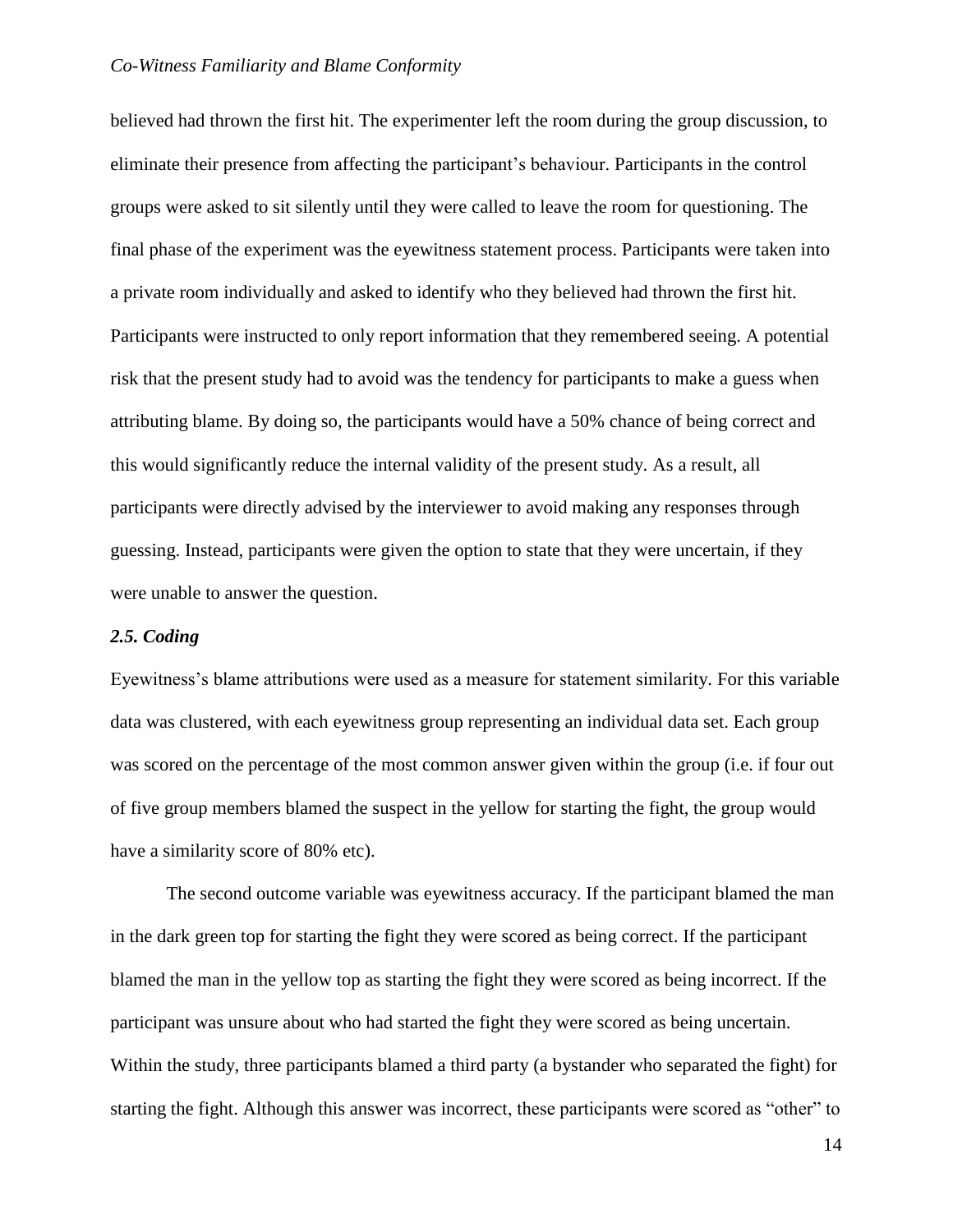differentiate them from participants who blamed the man in the yellow (also incorrect) for starting the fight.

#### *2.6. Analysis*

A one-way between groups analysis of variance (ANOVA) was used to compare the mean similarity scores across all conditions. Post-hoc comparisons using the Tukey HSD were then conducted to identify where the significance was located. A chi-squared test was used investigate the effects of each experimental condition on eyewitness accuracy. The effect size for all significant findings were established, in accordance with Cohen (1988).

## **3. Results**

#### *3.1. Descriptive data*

The control group was used to establish the baseline accuracy of eyewitness blame attributions. As shown in Table 2, there was a similar level of correct and incorrect statements (38.8% & 36.9%, respectively); an additional 22.5% of the participants stated that they were unsure as to who had started the fight. The variation of statements within the control group indicated that there would be conflicting judgements between group members in the experimental co-witness groups (post-event discussion). The data therefore supports the proposition that the footage used within the experiment was ambiguous as to who had started the fight.

The average similarity scores in blame attribution for the control condition were also compared in order to establish the a priori rate of statement similarity. There was a mean statement similarity score of  $60\%$  ( $SD = 15.86\%$ ) within the control group (see Table 3). This indicates that, on average, three out of five co-witnesses made the same blame attribution.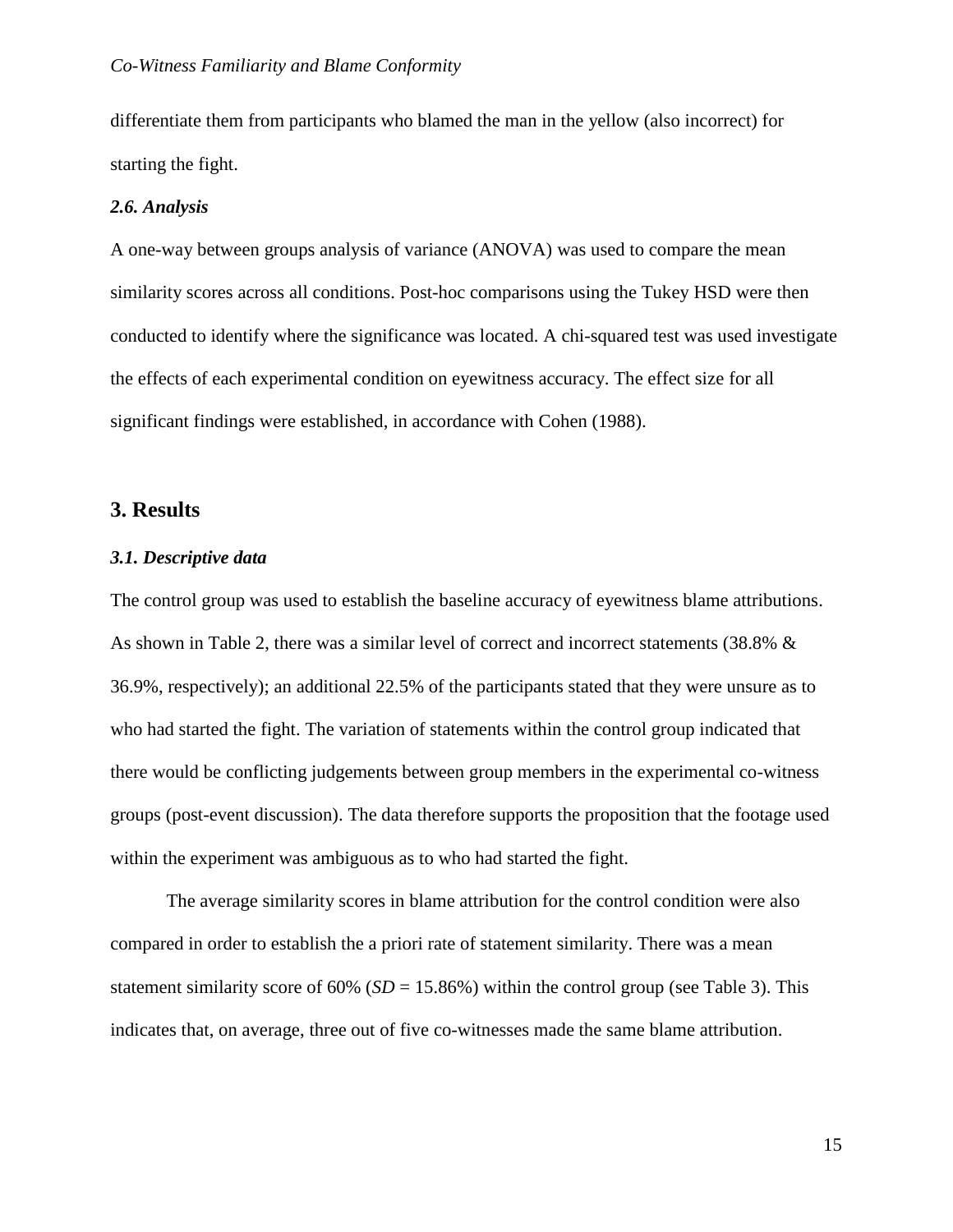|              | Correct | Incorrect | Unsure |
|--------------|---------|-----------|--------|
| Relationship | 53.3.%  | 41.7%     | 10.6%  |
| Stranger     | 40%     | 36.3%     | 23.8%  |
| Control      | 38.8%   | 36.9%     | 22.5%  |

Table 2. Percentage of participant's individual blame attribution accuracy between conditions.

 $a = a$  third party blamed for committing the crime (incorrect).

Table 3. Descriptive data for average statement similarity within eyewitness groups.

|              | $\boldsymbol{N}$ | M     | S.D   |
|--------------|------------------|-------|-------|
| Relationship | 36               | 71.11 | 19.39 |
| Stranger     | 16               | 65    | 21.29 |
| Control      | 32               | 60    | 16.06 |

#### *3.2. Unanimity of group statements*

The first objective was to establish whether post-event discussion between co-witnesses could increase the level of group similarity in blame attribution. The second objective was to determine whether a pre-existing relationship between co-witnesses would significantly increase the level of group similarity in blame attribution, after a post-event discussion. In fulfilment of the first and second objectives, the mean scores in statement similarity were compared between the three experimental conditions (control, strangers, & relationship), to identify if a post-event discussion influenced the participant's blame attribution and to determine whether there was a difference in the level of statement similarity between familiar and unfamiliar eyewitness groups.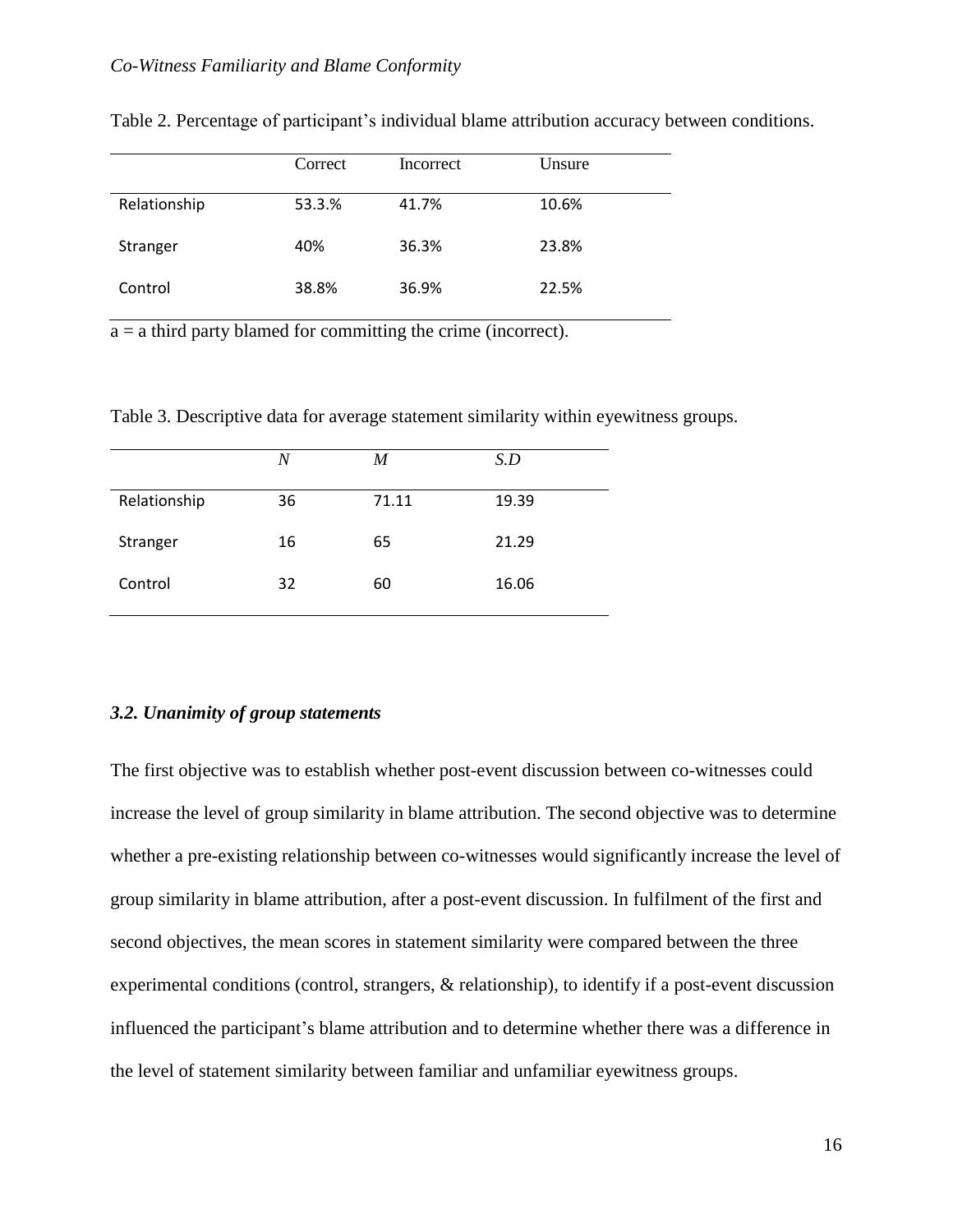A one-way between groups analysis of variance (ANOVA) was conducted to explore the impact of the group condition (control  $=$  no group discussion permitted; strangers $=$  post-event discussion with unfamiliar co-witnesses; and relationship = post-event discussion with familiar co-witnesses) on statement similarity. The homogeneity of variance was violated ( $p < .05$ ), and therefore a robust test of equality of means (Welch's ANOVA) was used. There was a significant effect of co-witness familiarity on statement similarity at the  $p < .05$  level for the three conditions,  $F(2, 38.12) = 3.3$ ,  $p = .048$ . The difference in mean scores between the groups was medium (*eta squared* = 0.07).

Post-hoc comparisons using the Tukey HSD test indicated that there was a significant difference  $(p < .05)$  in mean scores of statement similarity between co-witnesses with preexisting relationships ( $M = 71.11$ ,  $SD = 19.39$ ) and co-witnesses in the control group ( $M = 60$ , *SD*  $= 16.06$ ). The difference in mean scores was medium (Cohen's  $d = .62$ ). There was no significant difference  $(p < .05)$  in mean scores of statement similarity between co-witness groups with preexisting relationships and co-witness groups with no pre-existing relationships ( $M = 65.71$ ,  $SD =$ 19.03). The difference in mean scores was small (*Cohen's d* =.28). There was also no statistically significant difference in mean scores of statement similarity between co-witnesses with no preexisting relationships and co-witnesses in the control group. The difference in mean scores was small (*Cohen's d* =.33).

#### *3.3. Eyewitness blame attribution accuracy*

The final objective was to determine whether there was a significant difference in blame attribution accuracy between the experimental conditions. A chi-squared test was carried out to see if there was an association between group condition and eyewitness blame attribution. The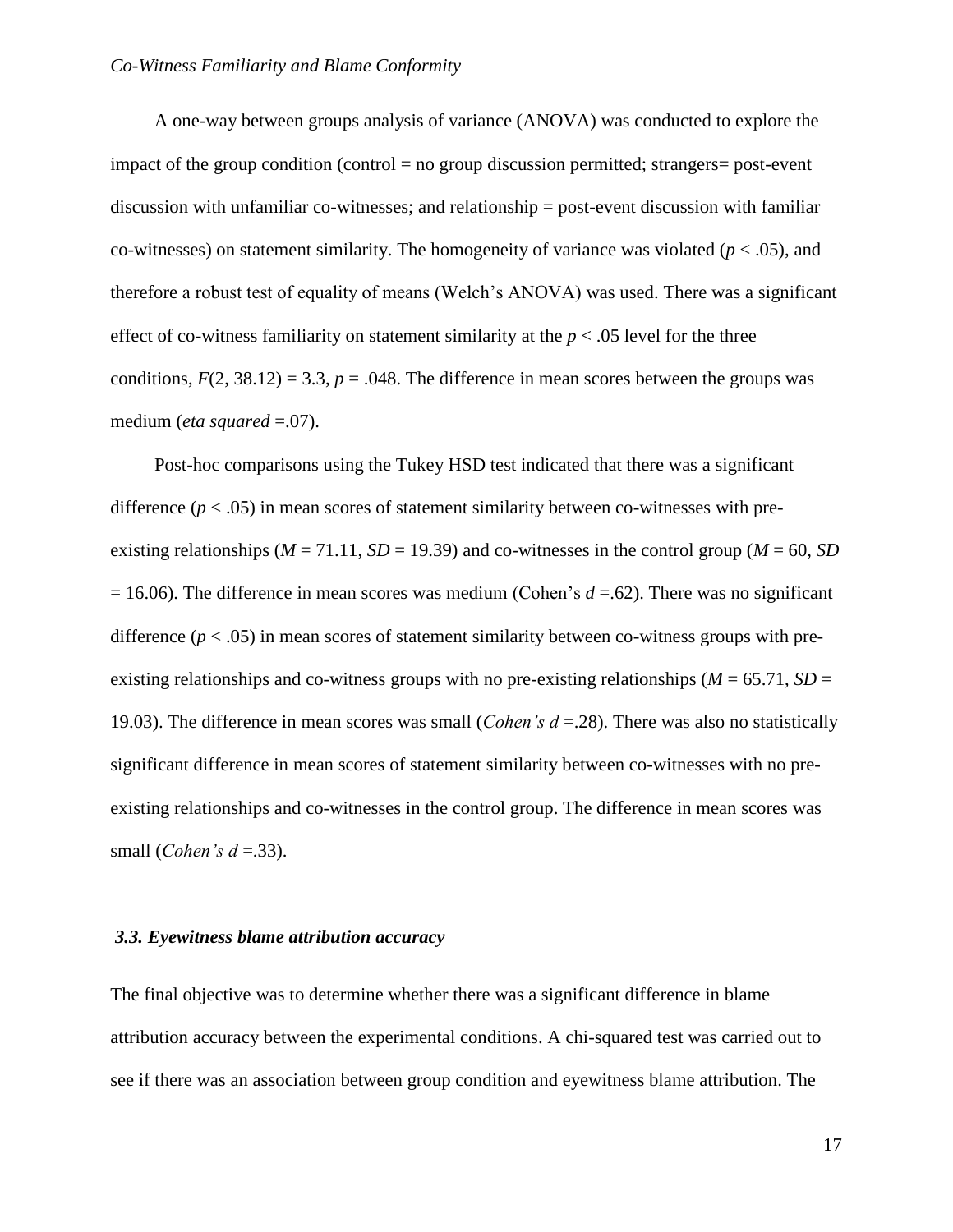analysis found that there was a weak significant association between the experimental conditions and eyewitness blame attribution;  $\gamma$ 2 (6, *N* = 420) = 19.63, *p* < .01,  $\varphi$ c = .15. An examination of the standardized residuals revealed that among participants who had a pre-existing relationship with their co-witnesses there were significantly fewer participants stating that they were unsure than expected. Participants in this group were significantly more likely to be influenced by their co-witnesses, suggesting that participants who were uncertain about the event were more likely to conform to co-witnesses. No significant differences were found in the rates of correct or incorrect blame attributions between the experimental conditions  $(p > .05)$ .

## **4. Discussion**

The aim of the present study was to establish the effects of post-event discussion between groups of co-witnesses. Specifically, the study sought to determine whether the relationship between cowitnesses had an impact on the similarity of their statements in relation to blame attribution (blame conformity). The overall results suggest that post-event information from co-witnesses can influence the statements of eyewitnesses, but only if the information is presented by familiar co-witnesses.

It must be noted that despite the present study identifying some significant differences in blame conformity rates between the experimental conditions, the study was unable to determine the cause of blame conformity during the trials. However, as discussed previously, Thorley (2015) suggested that the blame conformity was predominantly driven by informational influence. Therefore, the following discussion primarily draws on the theoretical construct of informational influence when explaining the observations of the present study.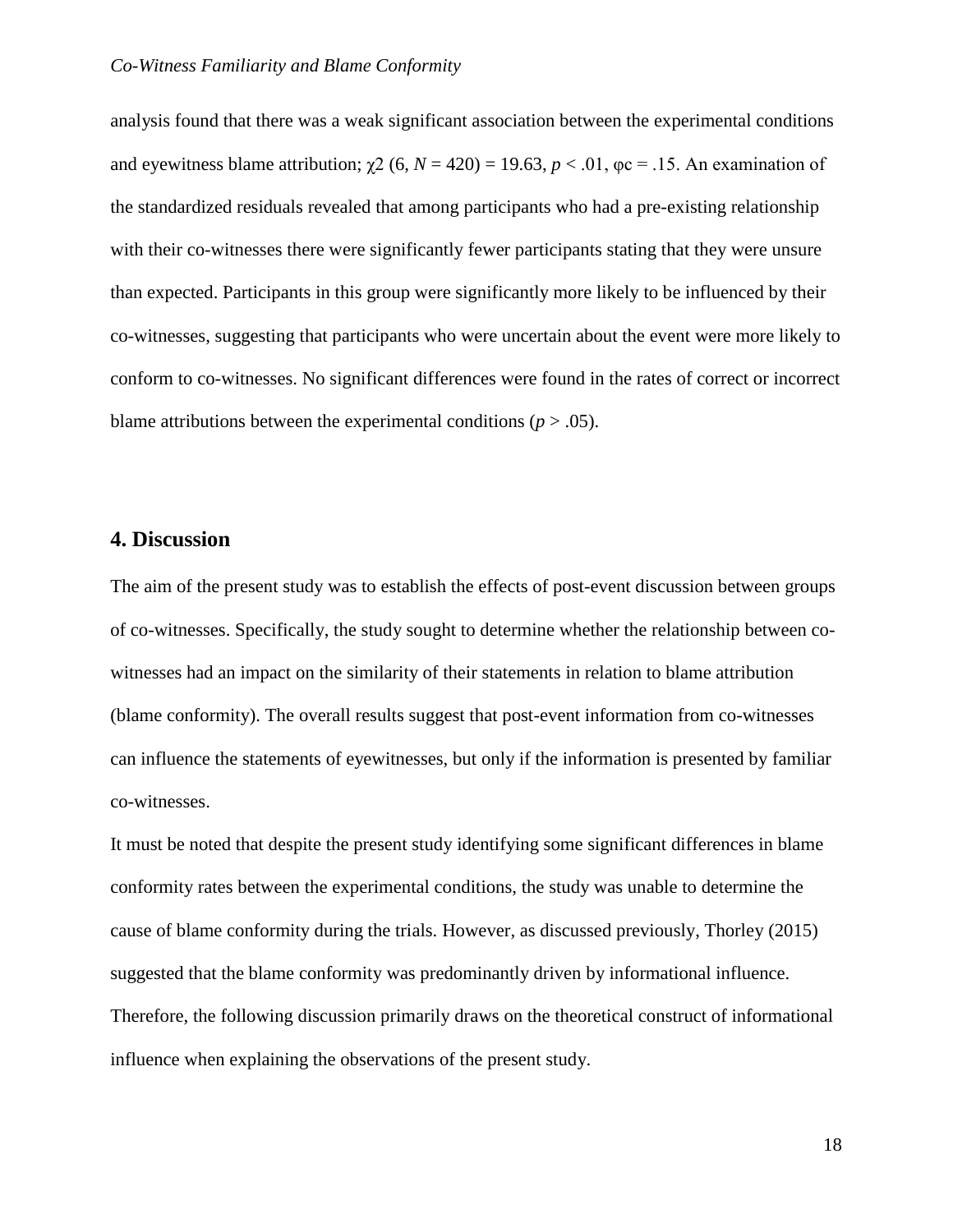#### *4.1. Co-witness influence between strangers*

Results suggest that post-event discussion with strangers did not have a significant effect on statement similarity. Although the descriptive data indicated that there was a slightly higher percentage of statement similarity when compared with the control group (see Table 3), the ANOVA showed that this difference was not significant. This finding is contrary to a large proportion of memory conformity literature (see Gabbert et al., 2003; Gabbert et al., 2004; Kieckhaefer & Wright, 2014; Meade & Roediger, 2002). For example, Kieckhaefer and Wright (2014) found that eyewitnesses were susceptible to conforming to strangers when placed in cowitness groups of two. The discrepancies between the findings of the present study and previous research findings can be attributed to the difference in group size. Firstly, Kieckhaefer and Wright (2014) argued that many eyewitnesses would be inclined to conform to strangers in an attempt to avoid receiving any form of negative evaluation from them. In the present study, multiple co-witnesses were present and the pilot study data indicates that a mixed collection of responses could be expected within each group (Table 1). One theoretical model which has been used to explain the relationship between group size and social influence is *Social Impact Theory* (SIT; Latané, 1981). The theory suggests that whilst the strength (status of the individual), immediacy (how close they are to the target, both in time and space), and size (how many individuals are presenting the information) of a misinformation source can have an increasing effect on its level of influence; the number of individuals being subjected to the misinformation (target group size) can also have a decreasing effect on the misinformation source's level of influence. Moreover, SIT states that social impact is divided between the individuals being targeted (Latane, 1981; Latané & Wolf, 1981); therefore, the impact of any negative evaluation would be reduced and, resultantly, participants in bigger groups would be less pressured to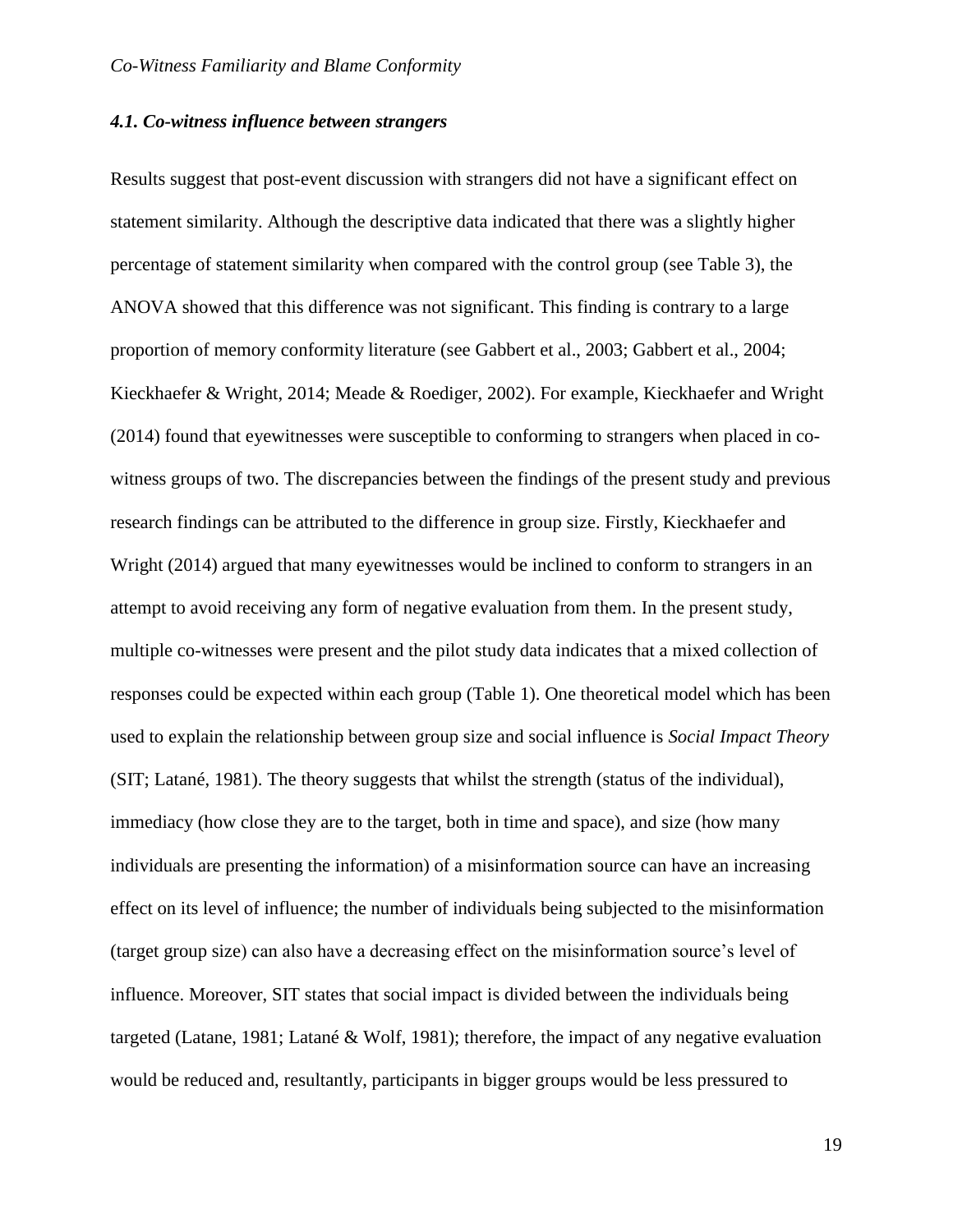conform to the unfamiliar co-witness.. Secondly, participants who are placed in a pair will only be exposed to their co-witness's misinformation. In such an environment, many participants will be susceptible to conforming to an unfamiliar co-witness if they lack confidence in their own memory reports (Wright et al., 2000). Within the present study, however, participants were exposed to the memory reports of four other co-witnesses rather than just one. In contrast to the previous research, participants will have therefore been likely to encounter co-witness information that supported their memory reports as well information that contradicted it. With research indicating that eyewitness confidence is more greatly affected by confirmatory feedback than by disconformatory feedback (Allwood, Knutsson & Granhag, 2006), it can be argued that participants within the present study will have been less likely to conform to unfamiliar cowitnesses due to the presence of confirmatory co-witness information.

Additional research on general social conformity suggests that individuals can conform to a group of strangers (Asch, 1952; McKelvey & Kerr, 1988); however, such studies have tested the effects of group pressure using unanimous confederates. In such situations, participants were placed in an environment where they were against a unanimous group with an opposing recollection. The unanimity of misinformation has been proven to be an essential factor for eliciting group conformity (Allen & Levine, 1968; Asch, 1955; Hardy, 1957; Malof & Lott, 1962; Morris & Miller, 1975). This is primarily due to its effects on the level of informational influence: if a group unanimously hold the same judgement, the target is more inclined to gauge their view as being more accurate (Baron, Vandello, & Brunsman, 1996). In the present study, co-witnesses were likely to have differing views, therefore the break in unanimity will have reduced the level on informational influence. Based on the differences in the experimental designs and variations in the findings of the present study and previous research on memory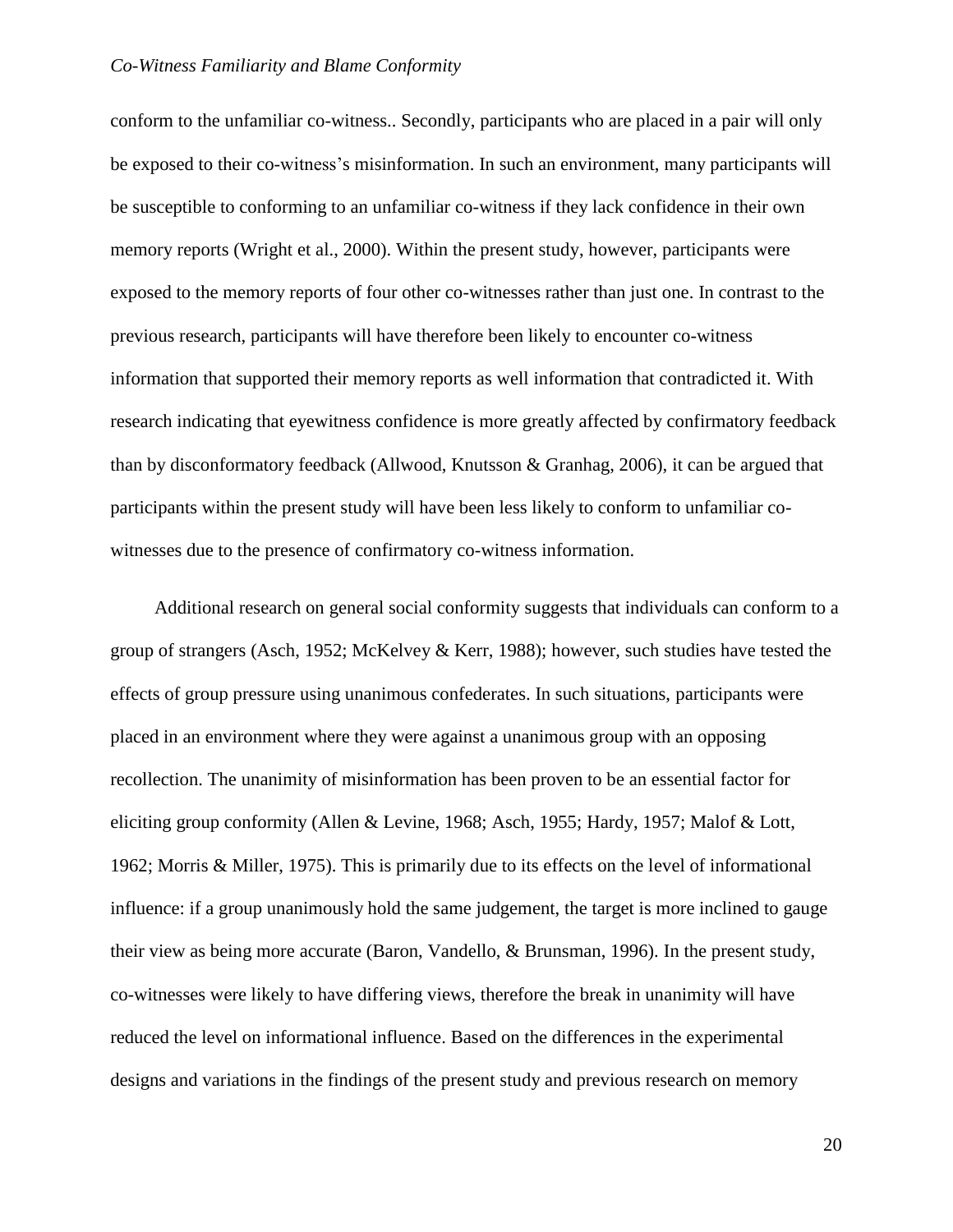conformity, it is suggested that the risks of conformity to unfamiliar co-witnesses may only emerge when the targeted eyewitness is exposed to co-witness information from either one cowitness or a group of co-witnesses who are unanimous in their reports.

#### *4.2. Co-witness influence between individuals with pre-existing relationships*

The results did, however, suggest that a post-event discussion with familiar co-witnesses could increase the risk of blame conformity. The finding is concordant with the previous literature (e.g. French et al., 2008; Hope et al., 2008).

The level of informational influence exerted on an eyewitness affects their likelihood of accepting that information as being accurate (Deutsch & Gerard, 1955; Kaplan & Miller, 1987). It is argued that individuals are more likely to accept information from people that they know than from strangers. As mentioned previously, many relationships are maintained through a shared reality (Echterhoff et al., 2005; Sorrentino & Yamaguchi, 2008). Subsequently, many eyewitnesses may have been inclined to habitually accept the judgement of a co-witness they were close with as part of their behavioural routine. Hope et al. (2008) indicated that individuals are more likely to believe that they are more accurate than strangers, in comparison to their friends and family. This is primarily due to the fact that an individual will have more information about their peers from which to gauge the accuracy of their judgments (Festinger, 1954; Forgas & Williams, 2001; Gabbert et al., 2007). This would suggest that within an eyewitness setting an eyewitness would be more likely to believe that a co-witness was correct if they had a preexisting knowledge of their cognitive skills. Additionally, if a transactive memory system exists between co-witnesses, this would increase the chances of a group accepting the information from one co-witness, whilst rejecting information from another (Wegner, 1986; Wegner et al.,1991). These explanations are supported by additional research: Thorley (2015) found that co-witness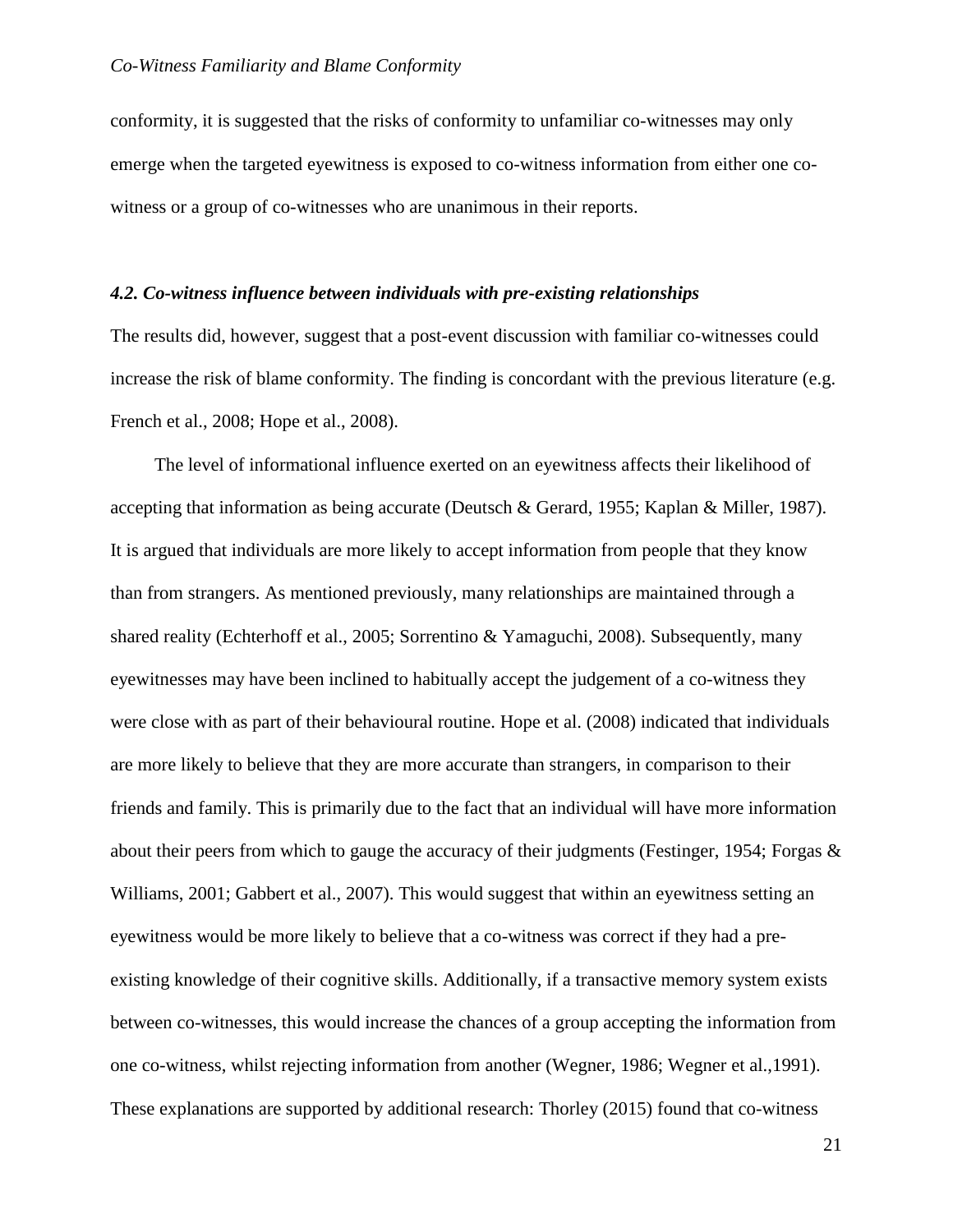conformity was dependent on the eyewitness's ability to gauge the accuracy of their co-witness. Hope et al. (2008) also explained that eyewitnesses are likely to spend less time evaluating the reliability of a co-witness's judgement if they find the individual more likeable. Resultantly, cowitnesses may be less aware of the inaccuracies of their acquaintances and therefore more likely to accept their information as reality.

The importance of a pre-existing relationship on blame conformity can also be attributed to the effects of normative influence brought on by familiar co-witnesses. Walker & Heyns (1962) argued that individuals were more likely to conform to people that they self-identified with. This would suggest that the similarity between two individuals may mediate the likelihood of conformity between them. Previous research on self-attention suggests that this could be due to the individual evoking a matching to standard process, where they will interpret the judgement of a similar co-witness as the norm and attempt to conform to it (Carver & Scheier, 1981; Mullen, 1983). Co-witnesses with pre-existing relationships could be more inclined to share similarities with each other, therefore they would be more likely to attempt to match each other's behaviours.

Post-hoc tests indicated that the differences in statement similarity between participants who discussed the event with strangers and participants who discussed the event with familiarco-witnesses did not reach statistical significance (*d* =.28, small effect size, in accordance to Cohen, 1988). The findings contradict with the previous findings of French et al. (2008; *f =.27*) and Hope et al. (2008;  $\phi = 29$ ) which identified a significant difference in memory conformity between strangers and familiar participants (medium size of effects, in accordance to Cohen, 1988). However, it must be acknowledged that the latter studies observed different outcome variables to the present study, looking at memory conformity rates between pairs rather than group similarity scores (amongst groups of five participants). It is proposed that despite familiar co-witnesses being more inclined to conform to the reports of their peers, a discrepancy between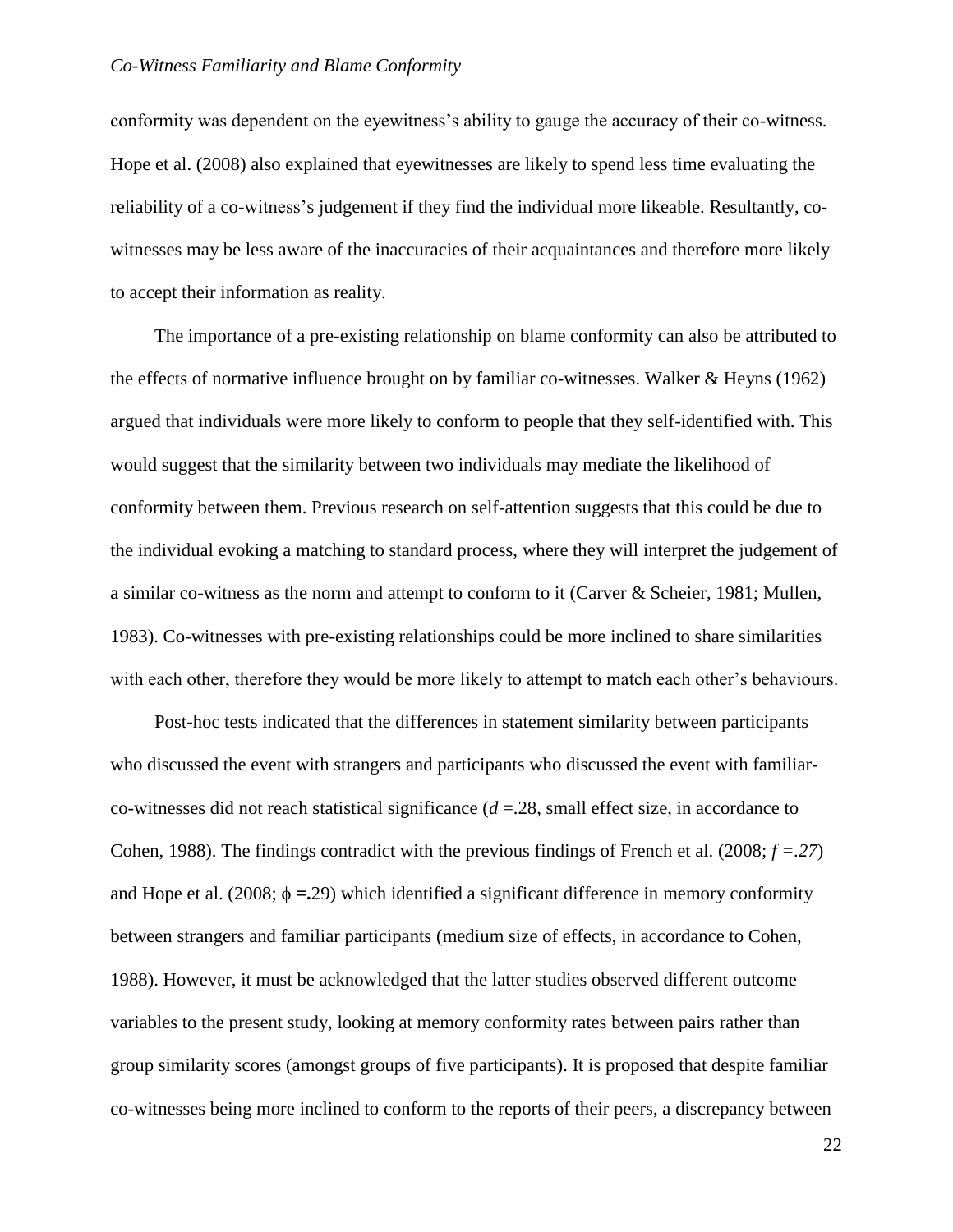some of the co-witnesses would have meant that participants within the same group may have chosen to conform to different co-witnesses.

#### *4.3. Post-event discussion & eyewitness accuracy*

Participants' individual statements were also compared across all conditions to investigate the effect of post-event discussion on blame attribution accuracy. Despite the data suggesting that eyewitnesses can be influenced by familiar co-witnesses, there was no evidence suggesting that this will result in an increase in false eyewitness statements. The distribution between correct and incorrect statements remained relatively constant across all conditions (see Table 2), with no significant differences found. Findings did, however, suggest that eyewitnesses were significantly less likely to be uncertain after discussing the event with familiar co-witnesses. This suggests that eyewitnesses who are more uncertain about an event will be significantly more susceptible to being influenced by others around them. This proposition is supported by previous research that has identified a positive relationship between uncertainty and susceptibility to informational influence (Smith et al., 2007; Walther, Bless, Strack, Rackstraw, & Wagner, 2002). Despite the results finding no evidence to suggest that post-event discussions can have a negative effect on eyewitness accuracy, the results do suggest that uncertain eyewitnesses will be more inclined to make accusations based on the judgements of their peers - a behaviour that might consequently create unreliable courtroom evidence. Another implication of the findings presented in Table 2 is that participants who discussed the event with familiar co-witnesses were more likely to make a decisions and thus, were more likely to be sure on who they believed had initiated the assault. This observation of reduced uncertainty suggests that eyewitnesses who discuss an event with familiar co-witnesses may become more confident in their blame attributions. This could have negative consequences on a criminal investigation as previous research has indicated that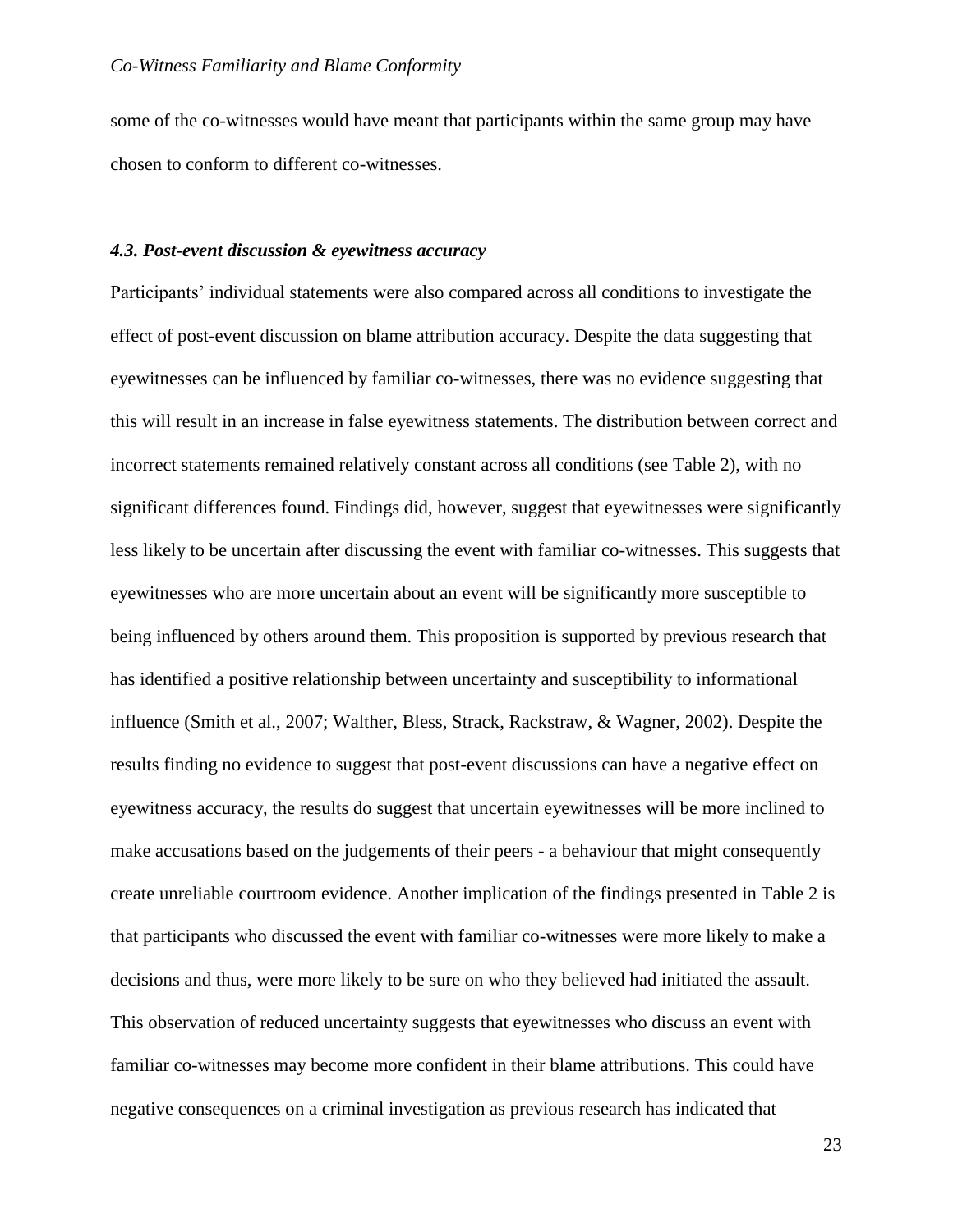confident witnesses will be more influential on both jurors and other co-witnesses (Goodwin et al., 2013; Wright, Self, & Justice, 2000). However, due to the present study failing to measure eyewitness confidence, more direct evidence is needed to support this inference.

## *4.4. Limitations*

Whilst the present study extends the previous literature by investigating the relationship between co-witness familiarity and statement similarity within large eyewitness groups, there are a number of limitations which need to be acknowledged and which future research should seek to address in order to unpack the relationships between co-witness familiarity and blame conformity further.

The results suggest that possible interaction effects may exist between co-witness familiarity and post-event discussions; however, only unfamiliar eyewitness groups were included in the control condition in the present study. Through incorporating a  $2x2$  design, where both familiarity and group discussion could be manipulated, future research should aim to identify if statement similarity is predominately caused by informational influence or similarities in the way familiar co-witnesses remember events.

Although a distinct criterion was set for recruiting eyewitness groups with pre-existing relationships, the nature of each relationship - as well as duration - was not considered in the analyses. Focusing on these variables would allow future research to measure the moderating effects relationship characteristics may have on statement similarity.

The present study incorporated a single blame attribution task to measure statement similarity. Although the task was able to accurately simulate the process of eyewitness blame attribution, there were only three potential responses, meaning that there was not much room for variability in both response accuracy and statement similarity. By including additional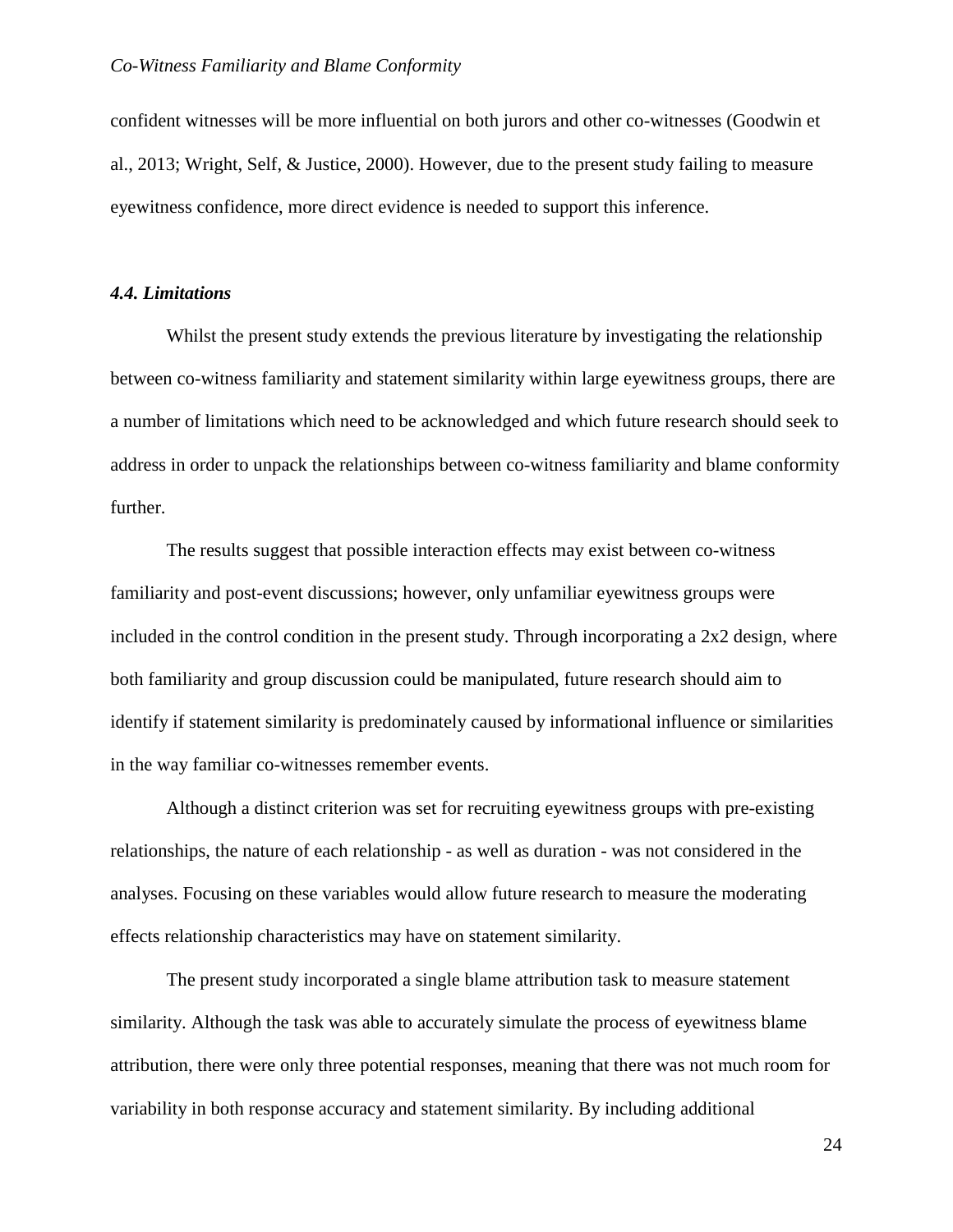information from the participants' memory reports when assessing response accuracy and statement similarity, richer data with greater levels of variation could be obtained. This would allow the researchers to make more detailed comparisons between familiar and unfamiliar cowitnesses.

#### *4.5. Conclusion*

In summary, the present findings suggest that co-witnesses with pre-existing relationships are at risk of contaminating each other's statements. This could have detrimental effects on the investigation process if one of the co-witnesses were to relay false information about the event. The following suggestions are made for counteracting such effects: Kieckhaefer & Wright (2014) emphasised the importance of police officers identifying whether eyewitnesses had discussed the event with others prior to giving their statements. The present study supports this proposal; by establishing if any post-event discussion had occurred, officers will be able to form a better assessment of the statements given. Additionally, in agreement with French et al. (2008), it is suggested that police officers should attempt to identify whether co-witnesses who discussed the event had a pre-existing relationship and for this information to be taken into consideration by both investigators and those within the judicial system. It must be noted that, although inferred, there is no evidence indicating an effective intervention technique for helping eyewitnesses improve their source attribution skills when giving an eyewitness statement. Therefore, a more practical implication of the present findings and the next direction for future research to take will be to identify effective intervention techniques in reducing the rate of misinformation recall from co-witnesses.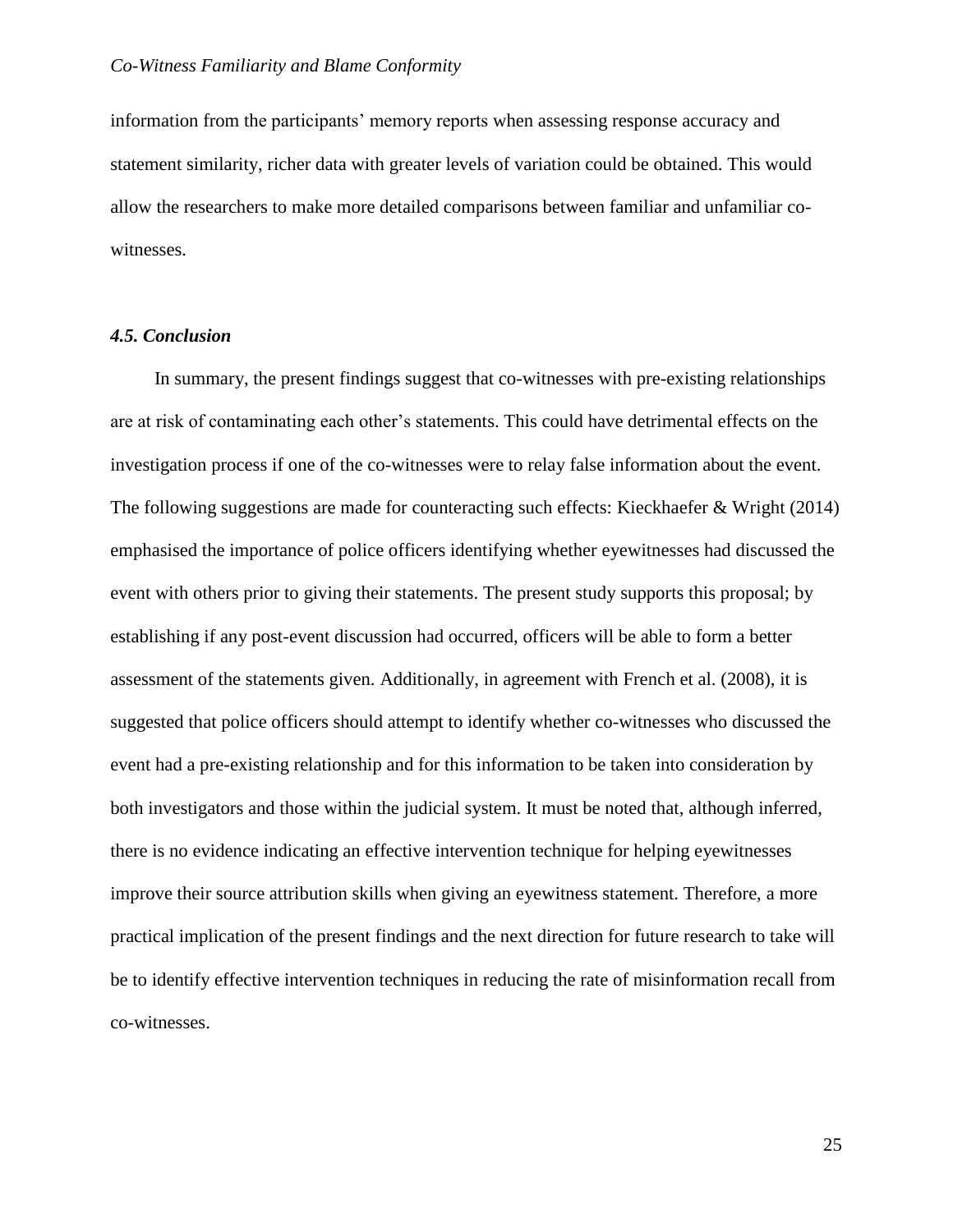## **References**

- Allen, V., & Levine, J. (1971). Social support and conformity: The effect of response order and differentiation from the group. *British Journal of Social And Clinical Psychology*, *10*(2), 181- 184. doi: 10.1111/j.2044-8260.1971.tb00731.x
- Allwood, C., Knutsson, J., & Anders Granhag, P. (2006). Eyewitnesses under influence: How feedback affects the realism in confidence judgements. *Psychology, Crime & Law*, 12(1), 25- 38. doi:10.1080/10683160512331316316
- Asch, S. E. (1951). Effects of group pressure upon the modification and distortion of judgment. *In H. Guetzkow (ed.) Groups, leadership and men. Pittsburgh, PA: Carnegie Press*.

Asch, S.E. (1952). Social *psychology.* Englewood Cliffs, NJ: Prentice Hall.

- Asch, S.E. (1955). Opinions and Social Pressure. *Scientific American*, *193*(5), 31-35. doi:10.1038/scientificamerican1155-31
- Baron, R., Vandello, J., & Brunsman, B. (1996). The forgotten variable in conformity research: Impact of task importance on social influence. *Journal of Personality And Social Psychology*, *71*(5), 915-927..doi: 10.1037/0022-3514.71.5.915
- Betz, A., Skowronski, J., & Ostrom, T. (1996). Shared realities: Social influence and stimulus memory. *Social Cognition*, *14*(2), 113-140. doi: 10.1521/soco.1996.14.2.113
- Blank, H. (2009). Remembering. *Social Psychology*, 40(3), 164-175. [http://dx.doi.org/10.1027/1864-](http://dx.doi.org/10.1027/1864-9335.40.3.164) [9335.40.3.164](http://dx.doi.org/10.1027/1864-9335.40.3.164)
- Bond, R. (2005). Group size and conformity. *Group Processes & Intergroup Relations, 8*(4), 331- 354. doi:10.1177/1368430205056464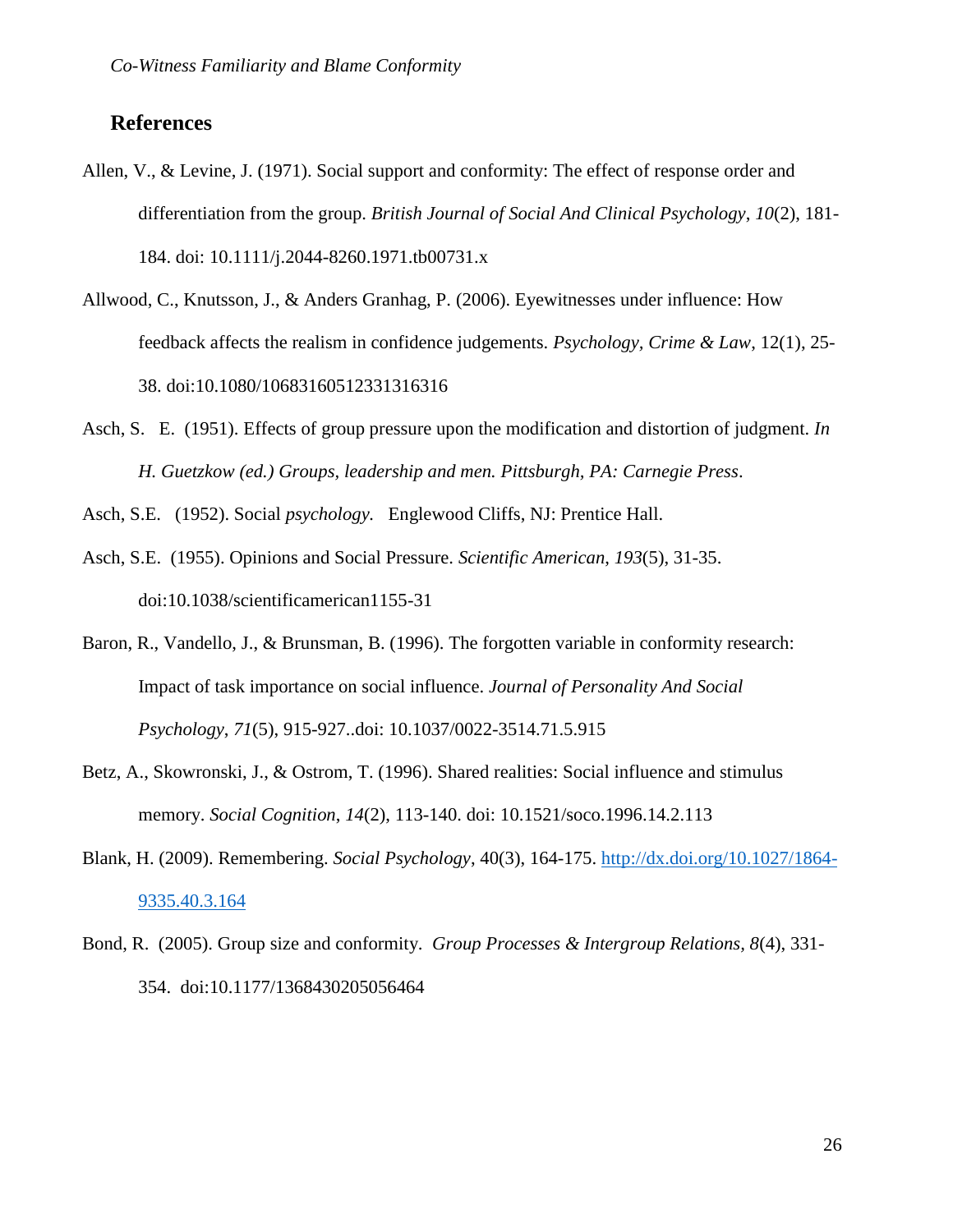- Burger, J., Soroka, S., Gonzago, K., Murphy, E., & Somervell, E. (2001). The effect of fleeting attraction on compliance to requests. *Personality and Social Psychology Bulletin*, *27*(12), 1578-1586. doi: 10.1177/01461672012712002
- Cann, D., & Katz, A. (2005). Habitual acceptance of misinformation: Examination of individual differences and source attributions. *Memory & Cognition*, *33*(3), 405-417. [doi:](http://dx.doi.org/10.3758/bf03193059)  [10.3758/bf03193059](http://dx.doi.org/10.3758/bf03193059)
- Carlucci, M., Kieckhaefer, J., Schwartz, S., Villalba, D., & Wright, D. (2010). The south beach study: Bystanders' memories are more malleable. *Applied Cognitive Psychology*, *25*(4), 562- 566. doi: 10.1002/acp.1720
- Carver, C., & Scheier, M. (1981). The self-attention-induced feedback loop and social facilitation. *Journal of Experimental Social Psychology*, *17*(6), 545-568. doi:10.1016/0022- 1031(81)90039-1

Cialdini, R. B. (2001). Harnessing the science of persuasion. *Harvard Business Review*, *79*(9), 72-81.

- Claes, M., & Poirier, L. (1992). Characteristics and functions of friendship in adolescence. *La Psychiatrie de l'enfant*, *36*(1), 289-308.
- Cohen, J. (1988). *Statistical power analysis for the behavioral sciences* (2nd ed.). Hillsdale, NJ: Lawrence Erlbaum.
- Deutsch, M., & Gerard, H. B. (1955). A study of normative and informative social influences upon individual judgment. *Journal of Abnormal Social Psychology.* 51 (6), 29-36. doi: 10.1037/h0046408
- Echterhoff, G., Higgins, E., & Groll, S. (2005). Audience-tuning effects on memory: The role of shared reality. *Journal of Personality and Social Psychology*, *89*(3), 257-276. doi: 10.1037/0022-3514.89.3.257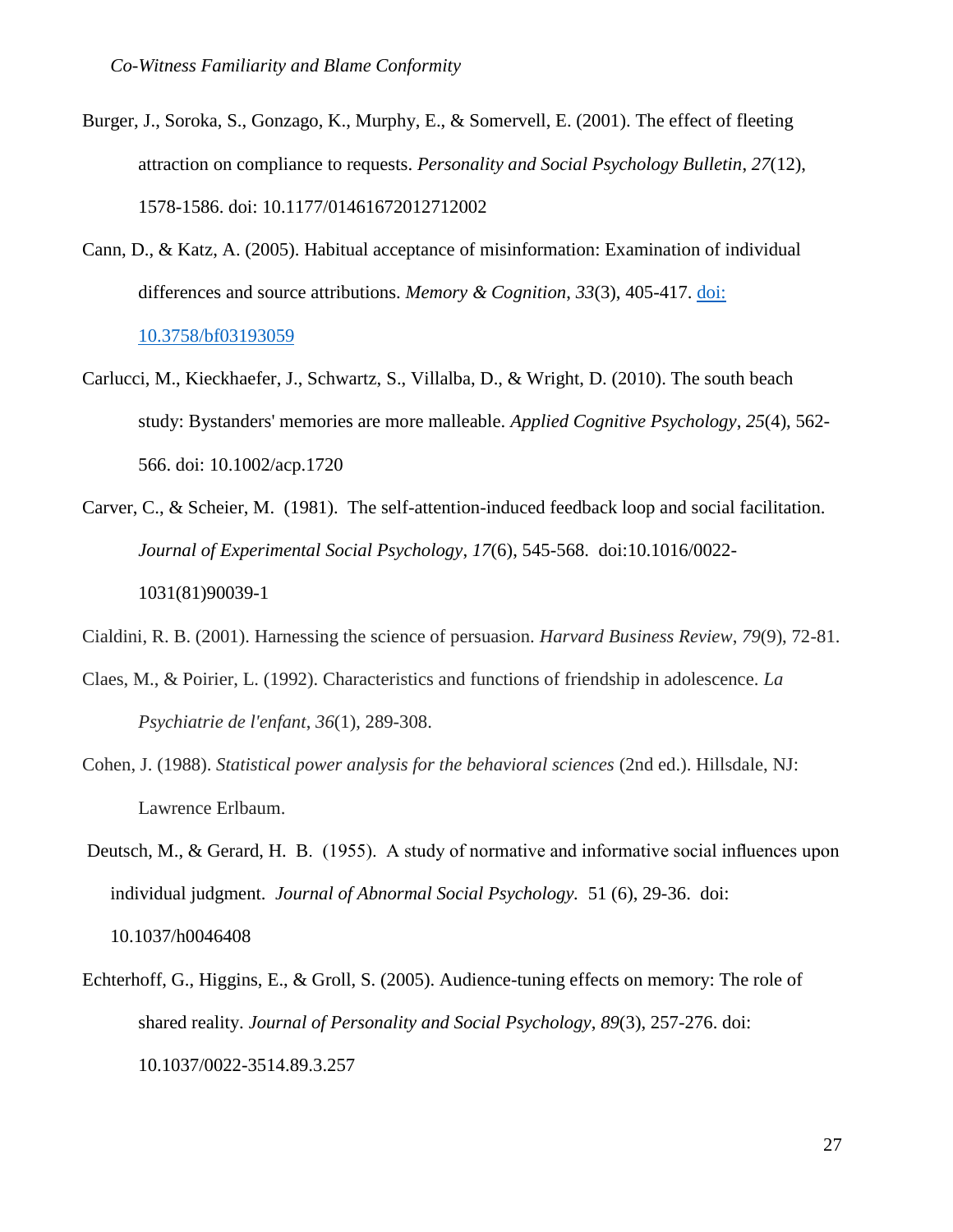- Echterhoff, G., Hirst, W., & Hussy, W. (2005). How eyewitnesses resist misinformation: Social postwarnings and the monitoring of memory characteristics. *Memory & Cognition*, 33(5), 770-782. http://dx.doi.org/10.3758/bf03193073
- Festinger, L. (1954). A theory of social comparison processes. *Human Relations*, *7*(2), 117-140. doi: 10.1177/001872675400700202

Forgas, J., & Williams, K. (2001). *Social influence* (1st ed.). Philadelphia: Psychology Press.

- French, L., Garry, M., & Mori, K. (2008). You say tomato? Collaborative remembering leads to more false memories for intimate couples than for strangers. *Memory*, *16*(3), 262-273. doi: 10.1080/09658210701801491
- Frenzen, J. & Davis, H. (1990). Purchasing behavior in embedded markets. *Journal of Consumer Research*, *17*(1), 1. doi: 10.1086/208532
- Gabbert, F., Memon, A., & Allan, K. (2003). Memory conformity: Can eyewitnesses influence each other's memories for an event?. *Applied Cognitive Psychology*, *17*(5), 533-543. doi: 10.1002/acp.885
- Gabbert, F., Memon, A., & Wright, D. (2007). I saw it for longer than you: The relationship between perceived encoding duration and memory conformity. *Acta Psychologica*, *124*(3), 319-331. doi: 10.1016/j.actpsy.2006.03.009
- Gabbert, F., Memon, A., Allan, K., & Wright, D. (2004). Say it to my face: Examining the effects of socially encountered misinformation. *Legal and Criminological Psychology*, *9*(2), 215-227. [doi: 10.1348/1355325041719428](http://dx.doi.org/10.1348/1355325041719428)
- Garry, M., French, L., Kinzett, T., & Mori, K. (2008). Eyewitness memory following discussion: using the MORI technique with a Western sample. *Applied Cognitive Psychology*, *22*(4), 431- 439. [doi: 10.1002/acp.1376](http://dx.doi.org/10.1002/acp.1376)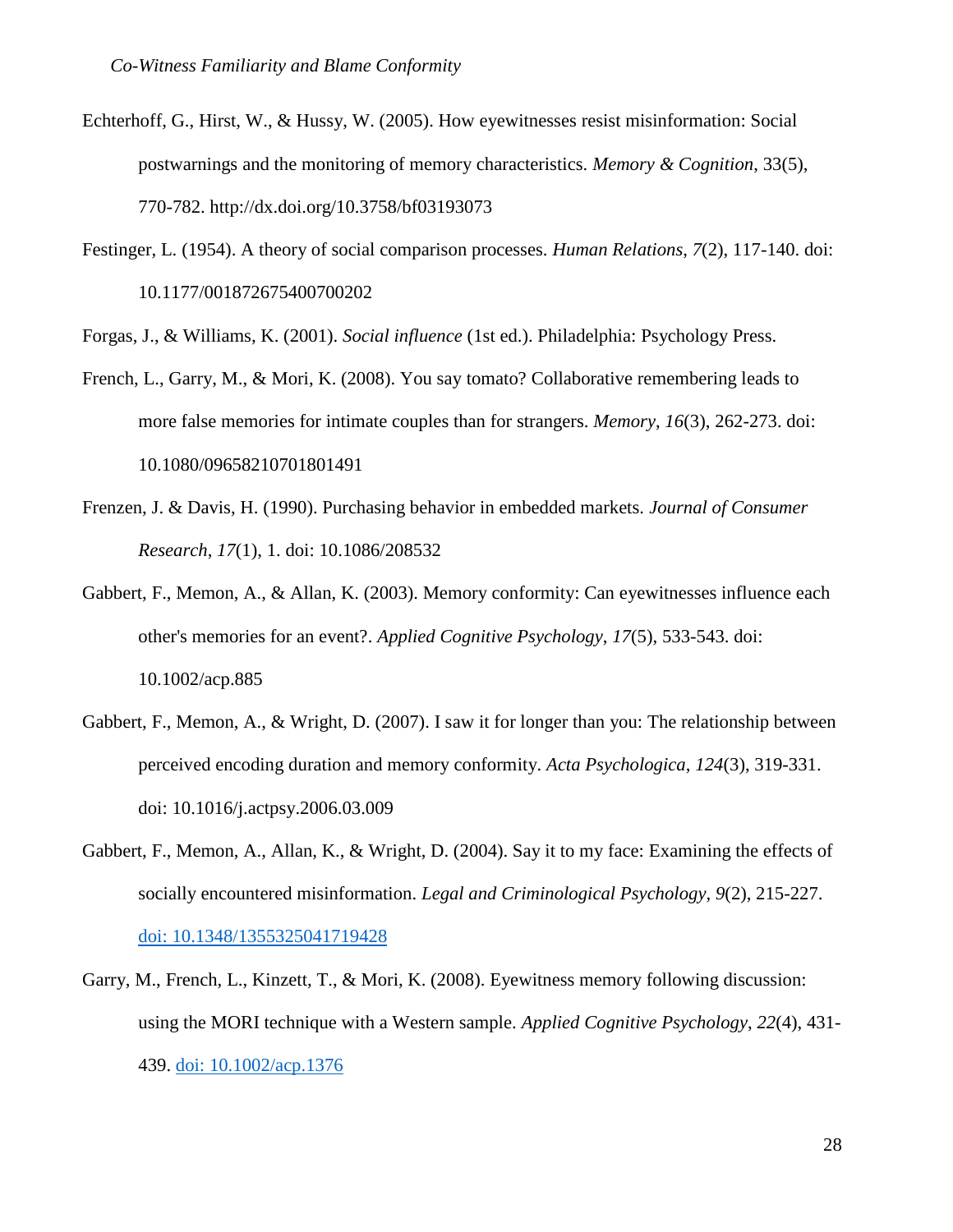- Goodwin, K., Kukucka, J., & Hawks, I. (2012). Co-witness confidence, conformity, and eyewitness memory: An examination of normative and informational social influences. *Applied Cognitive Psychology*, *27*(1), 91-100. Doi: 10.1002/acp.2877
- Hardy, K. (1957). Determinants of conformity and attitude change. *The Journal of Abnormal and Social Psychology*, *54*(3), 289-294. Doi: 10.1037/h0048374
- Hoffman, H., Granhag, P., Kwong See, S., & Loftus, E. (2001). Social influences on realitymonitoring decisions. *Memory & Cognition*, *29*(3), 394-404. doi: 10.3758/bf03196390
- Hope, L., Ost, J., Gabbert, F., Healey, S., & Lenton, E. (2008). "With a little help from my friends…": The role of co-witness relationship in susceptibility to misinformation. *Acta Psychologica*, *127*(2), 476-484. doi: 10.1016/j.actpsy.2007.08.010
- Kaplan, M. & Miller, C. (1987). Group decision making and normative versus informational influence: Effects of type of issue and assigned decision rule. *Journal of Personality and Social Psychology*,*53*(2), 306-313. doi: 10.1037/0022-3514.53.2.306
- Kebbell, M., & Milne, R. (1998). Police officers' perceptions of eyewitness performance in forensic investigations. *The Journal of Social Psychology*, *138*(3), 323-330. doi: 10.1080/00224549809600384
- Kieckhaefer, J., & Wright, D. (2014). Likable co-witnesses increase eyewitness accuracy and decrease suggestibility. *Memory*, *23*(3), 462-472. doi: 10.1080/09658211.2014.905607
- Kwong See, S., Hoffman, H., & Wood, T. (2001). Perceptions of an old female eyewitness: Is the older eyewitness believable?. *Psychology And Aging*, *16*(2), 346-350. doi: 10.1037/0882- 7974.16.2.346
- Lampinen, J., & Smith, V. (1995). The incredible (and sometimes incredulous) child witness: Child eyewitnesses' sensitivity to source credibility cues. *Journal of Applied Psychology*, *80*(5), 621-627. doi: 10.1037//0021-9010.80.5.621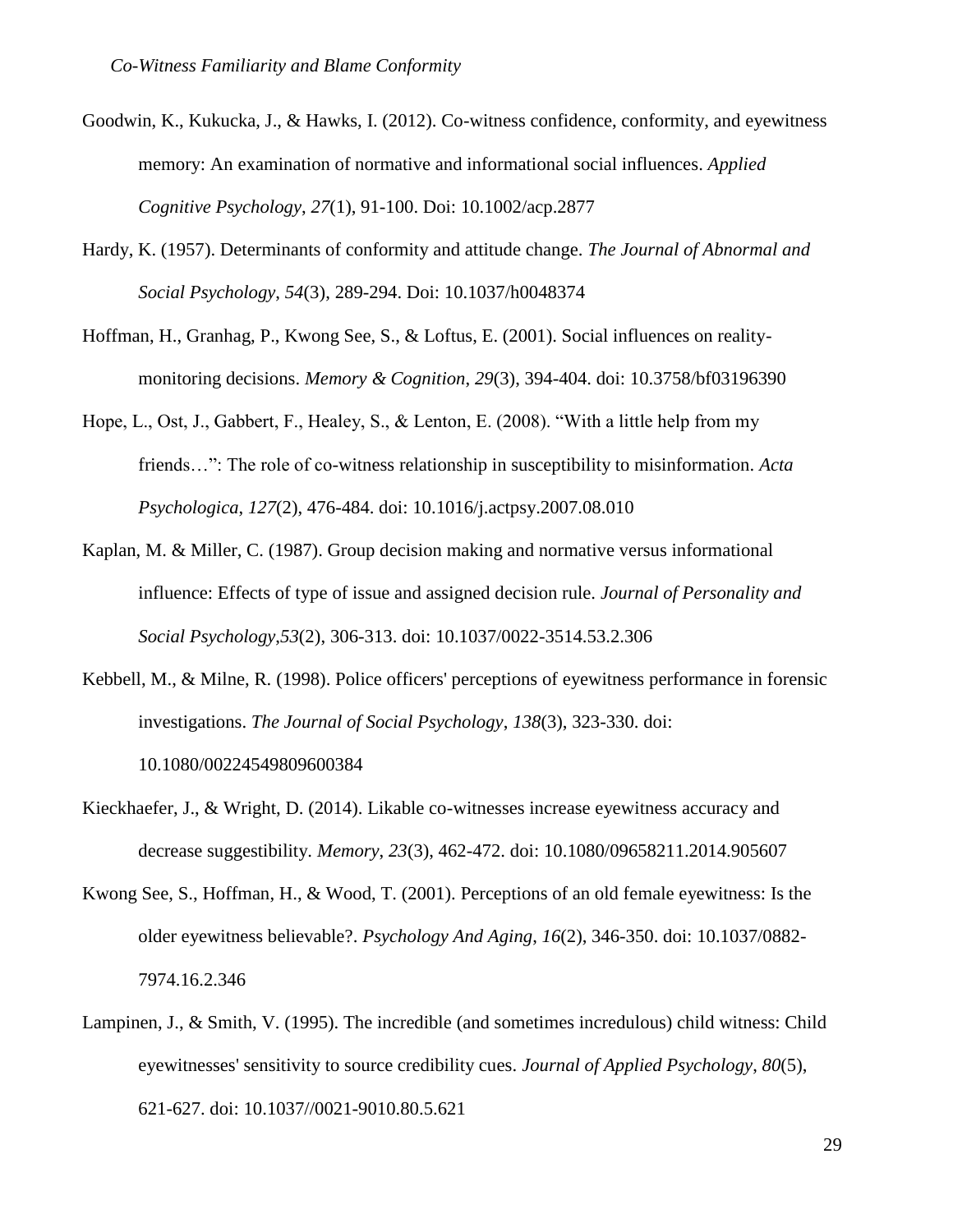- Latane, B. (1981). The psychology of social impact. *American Psychologist,* 36 (4), 343-356. doi: 10.1037/0003-066X.36.4.343
- Latane, B., & Wolf, S. (1981). The social impact of majorities and minorities*. Psychological Review*, 88 (5), 438-453. doi: 10.1037/0033-295x.88.5.438
- Loftus, E. F., Feldman, J., & Dashiell, R. (1995). The reality of illusory memories. *Memory distortion: How minds, brains, and societies reconstruct the past*, 47-68.
- Malof, M., & Lott, A. (1962). Ethnocentrism and the acceptance of Negro support in a group pressure situation. *The Journal of Abnormal and Social Psychology*, *65*(4), 254-258. doi: 10.1037/h0044518
- Mckelvey, W., & Kerr, N. (1988). Differences in conformity among friends and strangers. *Psychological Reports, 62*(3), 759-762. doi:10.2466/pr0.1988.62.3.759
- Meade, M., & Roediger, H. (2002). Explorations in the social contagion of memory. *Memory & Cognition*, *30*(7), 995-1009. [doi: 10.3758/bf03194318](http://dx.doi.org/10.3758/bf03194318)
- Memon, A., Dalton, G., Horry, R., Mine, R., & Wright, D. (2016). How do witnesses fare with video identification parades, and are police forces following good practice? Researchers into real cases on both sides of the border present their findings. *The Journal*. Retrieved from <http://www.journalonline.co.uk/Magazine/57-11/1011839.aspx>
- Mojtahedi, D., Ioannou, M. and Hammond, L. (2017). Personality correlates of co-witness suggestibility. *Journal of Forensic Psychology Research and Practice.* 17 (4), 249-274. DOI: 10.1080/24732850.2017.1358996
- Mori, K. (2003). Surreptitiously projecting different movies to two subsets of viewers. *Behavior Research Methods, Instruments, & Computers*, *35*(4), 599-604. doi: 10.3758/bf03195539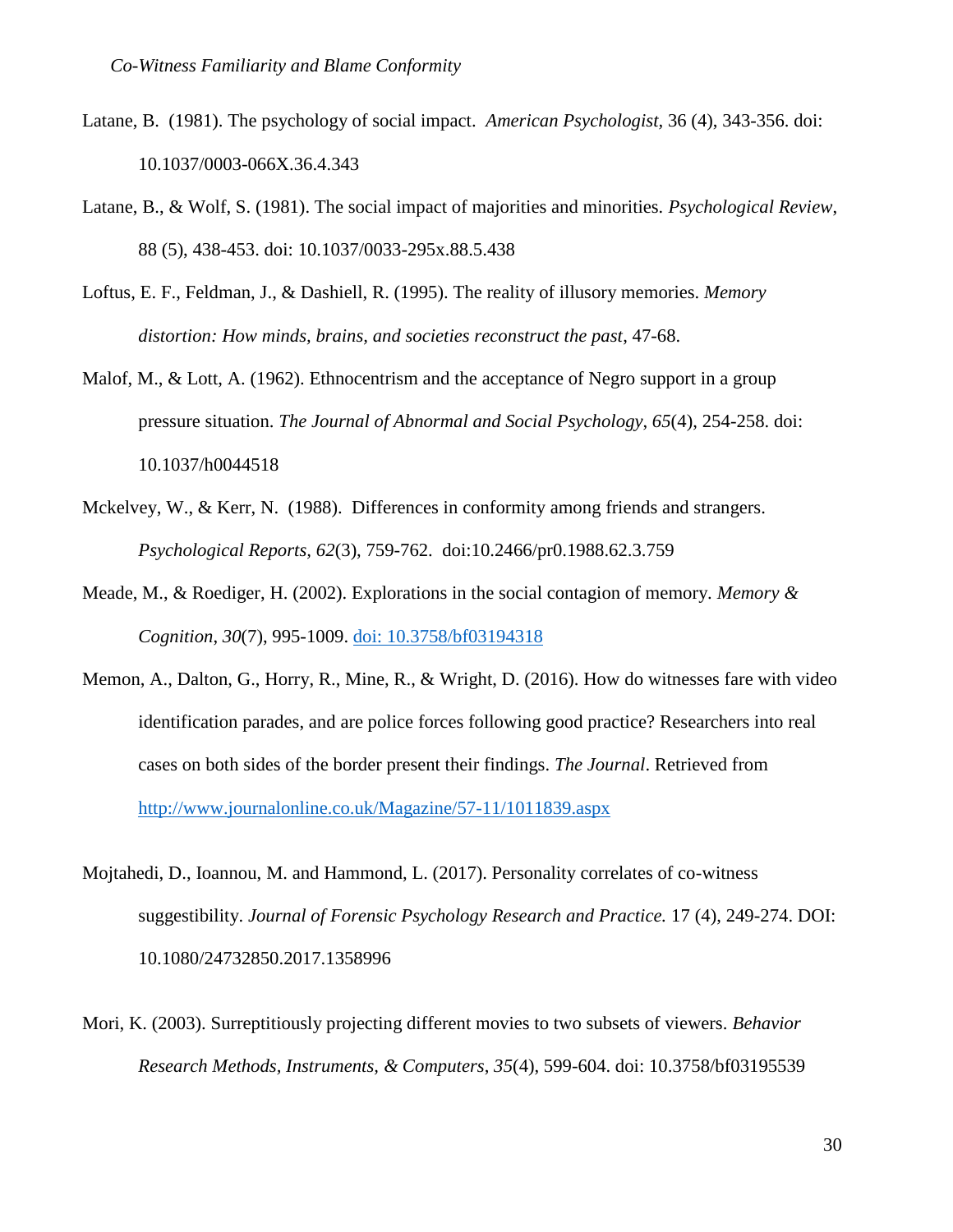- Morris, W., & Miller, R. (1975). The effects of consensus-breaking and consensus-preempting partners on reduction of conformity. *Journal of Experimental Social Psychology*, *11*(3), 215- 223. doi: 10.1016/s0022-1031(75)80023-0
- Mullen, B. (1983). Operationalizing the effect of the group on the individual: A self-attention perspective. *Journal of Experimental Social Psychology*, *19*(4), 295-322. doi: 10.1016/0022- 1031(83)90025-2
- Ost, J., Ghonouie, H., Cook, L., & Vrij, A. (2008). The effects of confederate influence and confidence on the accuracy of crime judgements. *Acta Psychologica*, *128*(1), 25-32. doi: 10.1016/j.actpsy.2007.09.007
- Paterson, H., & Kemp, R. (2006). Comparing methods of encountering post-event information: the power of co-witness suggestion. *Applied Cognitive Psychology*, *20*(8), 1083-1099. doi: 10.1002/acp.1261
- Paterson, H., Chapman, L., & Kemp, R. (2007). The effects of false memory feedback on susceptibility to co-witness misinformation. In *Paper accepted for the 3rd International Congress of Psychology and Law*.
- Schacter, D., Guerin, S., & St. Jacques, P. (2011). Memory distortion: an adaptive perspective. *Trends in Cognitive Sciences*, 15(10), 467-474. doi:10.1016/j.tics.2011.08.004
- Schmechel, R. S., O'Toole, T. P., Easterly, C., & Loftus, E. F. (2006). Beyond the ken? Testing jurors' understanding of eyewitness reliability evidence. *Jurimetrics*, 177-214.

Skagerberg, E., & Wright, D. (2008a). The co-witness misinformation effect: Memory blends or memory compliance?. *Memory*, *16*(4), 436-442. http://dx.doi.org/10.1080/09658210802019696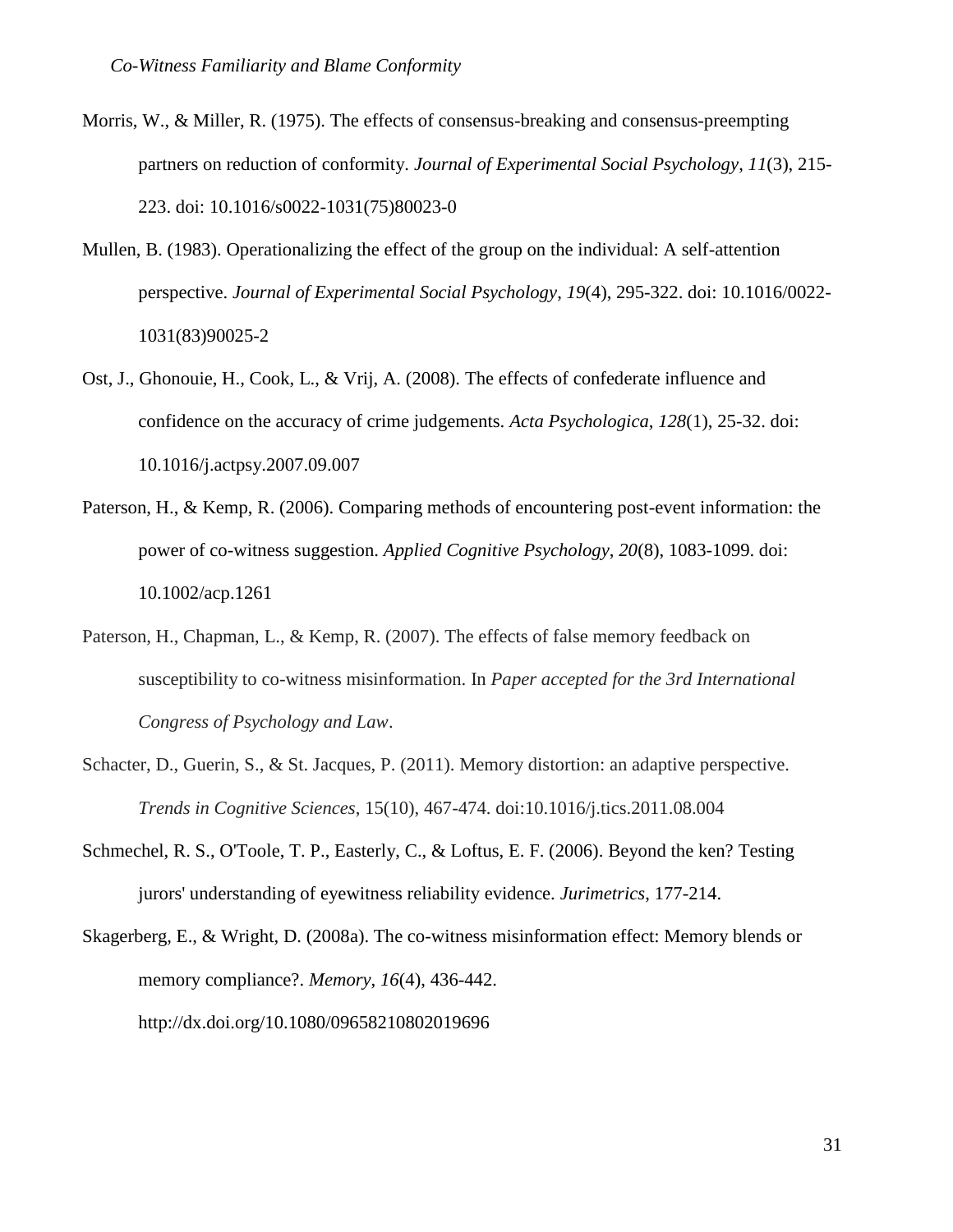- Skagerberg, E., & Wright, D. (2008b). The prevalence of co-witnesses and co-witness discussions in real eyewitnesses. *Psychology, Crime & Law*, *14*(6), 513-521. doi: 10.1080/10683160801948980
- Skagerberg, E., & Wright, D. (2009). Susceptibility to postidentification feedback is affected by source credibility. *Applied Cognitive Psychology*, *23*(4), 506-523. http://dx.doi.org/10.1002/acp.1470
- Smith, J., Hogg, M., Martin, R., & Terry, D. (2007). Uncertainty and the influence of group norms in the attitude-behaviour relationship. *British Journal of Social Psychology*, *46*(4), 769-792. doi: 10.1348/014466606x164439
- Smith, V., & Ellsworth, P. (1987). The social psychology of eyewitness accuracy: Misleading questions and communicator expertise. *Journal of Applied Psychology*, *72*(2), 294-300. doi: 10.1037/0021-9010.72.2.294
- Sorrentino, R., & Yamaguchi, S. (2008). *Handbook of motivation and cognition across cultures* (1st ed.). San Diego: Elsevier.
- Stevens, J. (2009). *Applied multivariate statistics for the social sciences* (1st ed.). New York, NY: Routledge.
- Thorley, C. (2015). Blame Conformity: Innocent Bystanders Can Be Blamed for a Crime as a Result of Misinformation from a Young, but Not Elderly, Adult Co-Witness. PLOS ONE, 10(7), e0134739. doi: 10.1371/journal.pone.0134739
- Thorley, C. & Rushton-Woods, J. (2013). Blame Conformity: Leading Eyewitness Statements can Influence Attributions of Blame for an Accident. *Applied Cognitive Psychology*, *27*(3), 291- 296. http://dx.doi.org/10.1002/acp.2906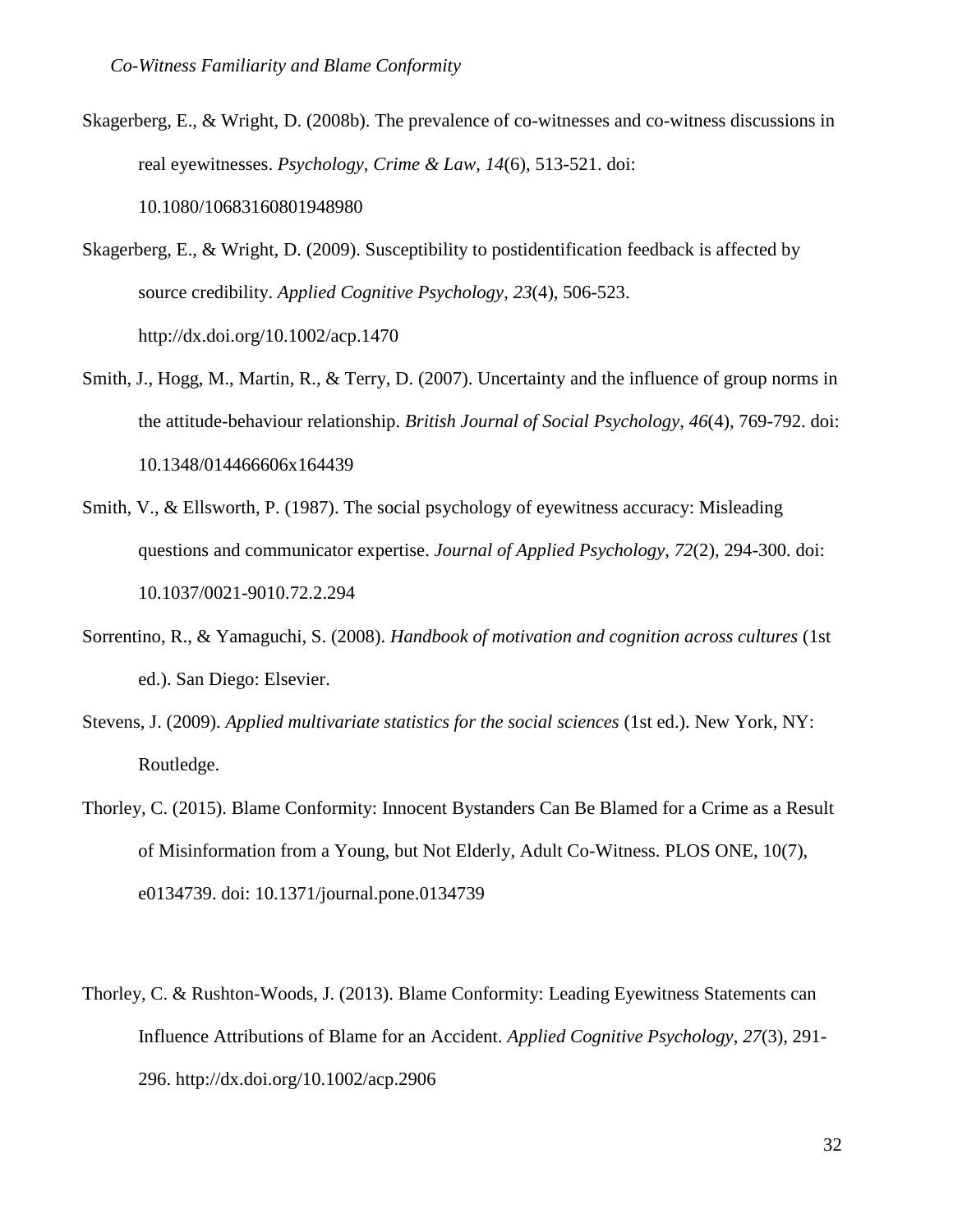- Tousignant, J., Hall, D., & Loftus, E. (1986). Discrepancy detection and vulnerability to misleading postevent information. *Memory & Cognition*, *14*(4), 329-338. [doi: 10.3758/bf03202511](http://dx.doi.org/10.3758/bf03202511)
- Tuckey, M. & Brewer, N. (2003). The influence of schemas, stimulus ambiguity, and interview schedule on eyewitness memory over time. *Journal of Experimental Psychology*: Applied, 9(2), 101-118. http://dx.doi.org/10.1037/1076-898x.9.2.101
- Walker, E., & Heyns, R. (1962). *An anatomy for conformity* (1st ed.). Englewood Cliffs, N.J.: Prentice-Hall.
- Walther, E., Bless, H., Strack, F., Rackstraw, P., Wagner, D., & Werth, L. (2002). Conformity effects in memory as a function of group size, dissenters and uncertainty. *Applied Cognitive Psychology*, *16*(7), 793-810. http://dx.doi.org/10.1002/acp.828
- Wegner, D. M. (1986). Transactive memory. B. Mullen, G. Goethals, eds. T*heories of Group Behavior*.(pp.185-208). New York: Springer-Verlag.
- Wegner, D., Erber, R., & Raymond, P. (1991). Transactive memory in close relationships. *Journal of Personality And Social Psychology*, *61*(6), 923-929. doi: 10.1037/0022-3514.61.6.923
- Wells, G. & Olson, E. (2003). Eyewitness Testimony. *Annual Review Of Psychology*, *54*(1), 277- 295. doi:10.1146/annurev.psych.54.101601.145028
- Williamson, P., Weber, N., & Robertson, M. (2013). The Effect of Expertise on Memory Conformity: A Test of Informational Influence. *Behavioral Sciences & The Law*, *31*(5), 607-623. doi:10.1002/bsl.2094
- Wright, D., London, K., & Waechter, M. (2009). Social anxiety moderates memory conformity in adolescents. *Applied Cognitive Psychology*, *24*(7), 1034-1045. [doi:10.1002/acp.1604](http://dx.doi.org/10.1002/acp.1604)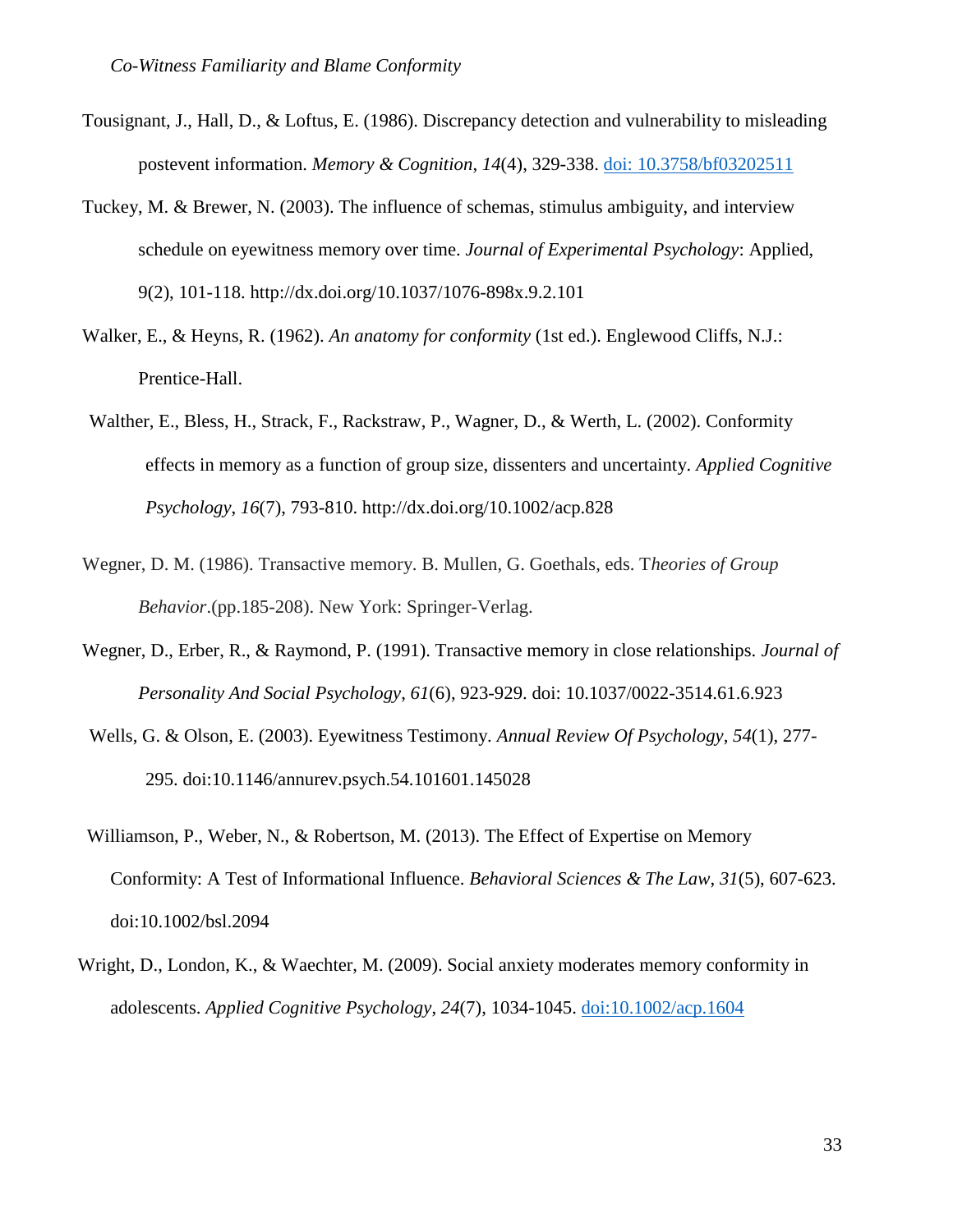Wright, D., Self, G., & Justice, C. (2000). Memory conformity: Exploring misinformation effects when presented by another person. *British Journal of Psychology*, *91*(2), 189-202. [doi:](http://dx.doi.org/10.1348/000712600161781)  [10.1348/000712600161781](http://dx.doi.org/10.1348/000712600161781)